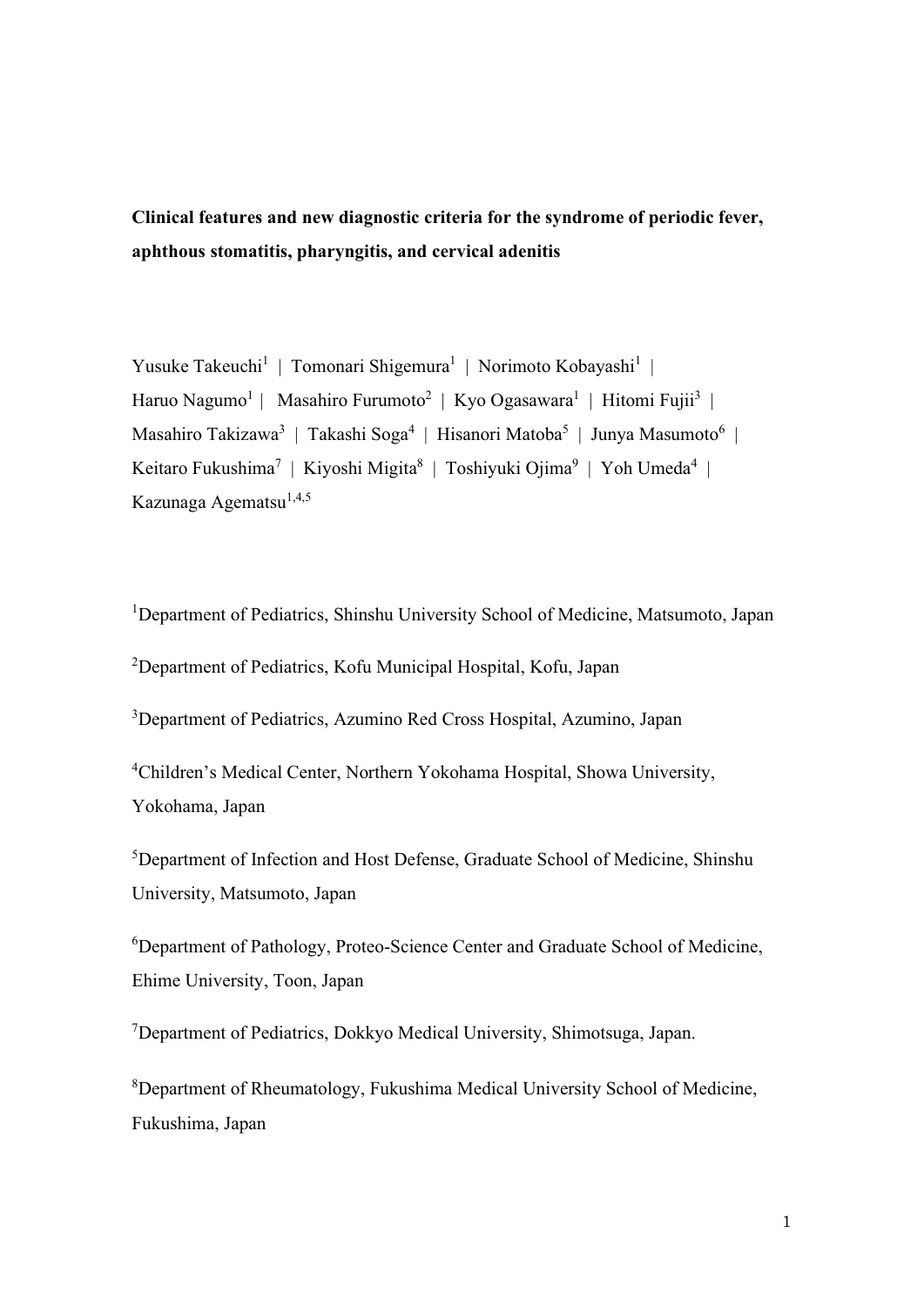<sup>9</sup>Department of Community Health and Preventive Medicine, Hamamatsu University School of Medicine, Hamamatsu, Japan

# Correspondence

Yusuke Takeuchi, Department of Pediatrics, Shinshu University School of Medicine, Matsumoto, Japan. Email: takeuchiyu@shinshu-u.ac.jp

# Funding Information

This study was supported by the Practical Research Project for Rare/Intractable Diseases from the Japan Agency for Medical Research and Development (AMED) (18ek0109228h0002).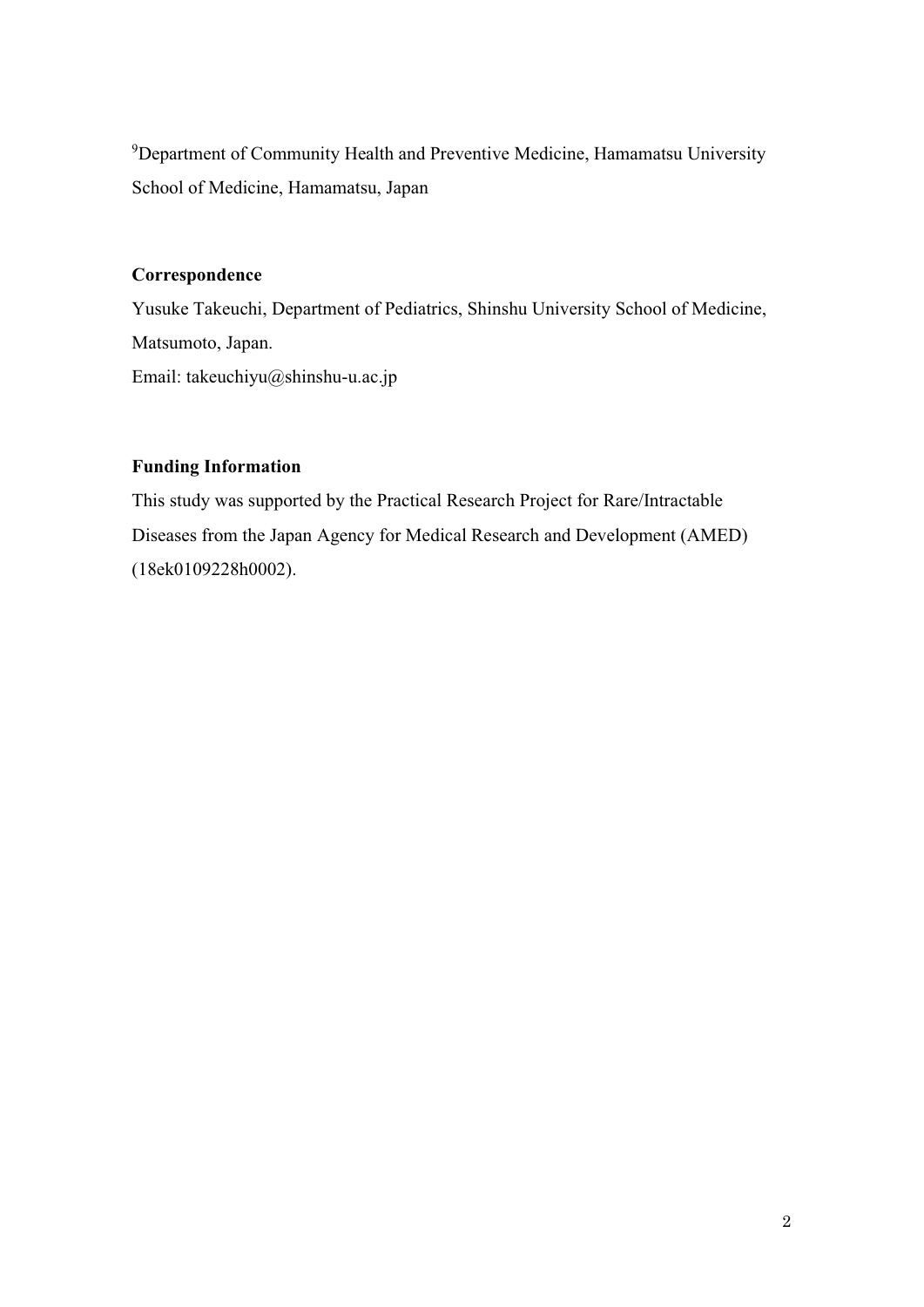### Abstract

Aim: The syndrome of periodic fever, aphthous stomatitis, pharyngitis, and cervical adenitis (PFAPA) is a common inflammatory disease that presents with periodic fever. We aimed to establish more specific diagnostic criteria for PFAPA based on the clinical characteristics of PFAPA patients in our directory.

Method: The clinical, laboratory, genetic, and family history details of 257 Japanese PFAPA patients treated at our and other affiliated hospitals between April 2000 and April 2018 were analyzed along with quantitative measurements of the number of CD64 molecules on neutrophils, and the levels of serum inflammatory cytokines. The sensitivity and specificity of the criteria were calculated for several diseases. Results: Because recurrent fevers were crucial findings, they were defined as the required criterion. Tonsillitis/pharyngitis with white moss were important accompanying signs. Other symptoms associated with febrile episodes were cervical lymphadenitis with tenderness, aphthous stomatitis, sore throat, vomiting, and headache but not cough. A total of 159 (62%) patients had a family history of recurrent fevers, indicating autosomal dominant inheritance. C-reactive protein levels were extremely elevated during febrile attacks but normal in attack-free periods. Serum immunoglobulin D levels were high in 72 of the 199 tested patients. Oral glucocorticoid and cimetidine were extremely effective in all and 51.6% of the patients, respectively. We defined the above as supportive criteria. These criteria were sensitive and specific enough to distinguish PFAPA from other recurrent fever diseases. Raised serum interferon-γ levels and remarkable CD64 expression on neutrophils during flare-ups were recognized, indicating they contributed to diagnosis.

Conclusion: Our new criteria are useful for diagnosing PFAPA.

### **KEYWORDS**

cytokine, diagnostic criteria, periodic fever, PFAPA, tonsillitis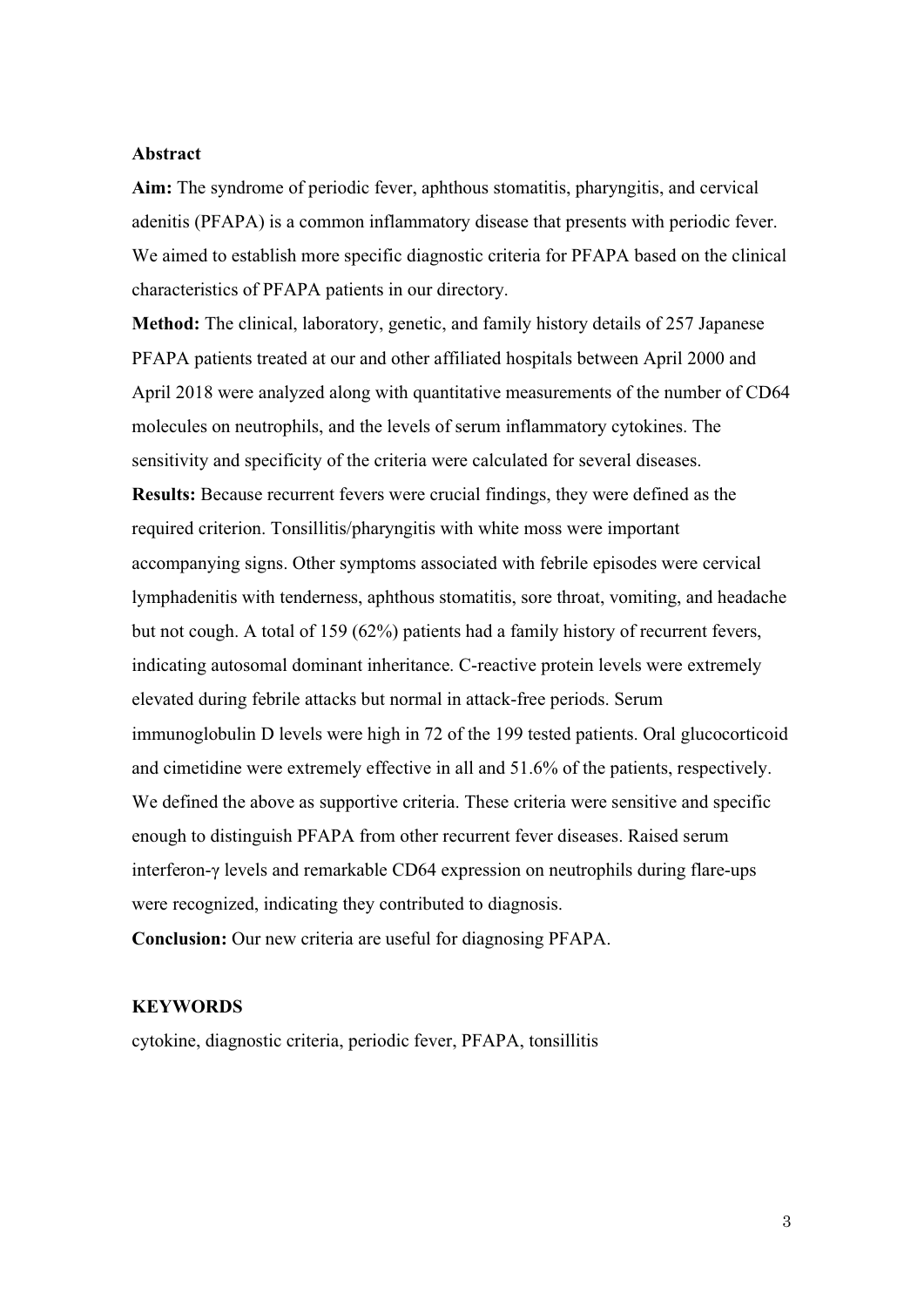## 1 | INTRODUCTION

The syndrome of periodic fever, aphthous stomatitis, pharyngitis, and cervical adenitis  $(PFAPA)$  is the most common autoinflammatory fever disorder during childhood.<sup>1-3</sup> PFAPA was first described by Drs. Gary Marshall, Alexander Lawton, and colleagues in 1987.<sup>1</sup> This clinical entity is characterized by regular occurrences of high fever (>39°C) that are associated with at least 1 of 3 cardinal clinical signs: aphthous stomatitis, pharyngitis, and cervical adenitis. Additional features, including headache, gastrointestinal symptoms, rash, and arthralgia, may be present<sup>4</sup> but are not consistently noted. Disease onset is generally before the age of 5 years, with attacks lasting 2-8 days (mean: 4 days) and recurring every 3-8 weeks.<sup>4</sup> The episodes recur very regularly with stereotyped clinical characteristics in the majority of patients, giving the impression that a "clockwork" mechanism in the episodes.<sup>5</sup> Patients are asymptomatic between episodes and experience normal growth and development. A Norwegian study of PFAPA reported an incidence of 2.3 per 10,000 children, although worldwide epidemiologic patterns have yet to be explored.<sup>6</sup> Although PFAPA is quite common in childhood, relapse cases have been reported to occur in adults after a temporary remission was reached at a pediatric age.7

The discovery of a genetic basis of autoinflammatory disorders has led to the inclusion of syndromes into groups of hereditary systemic autoinflammatory disorders. However, the precise cause of PFAPA is unknown.<sup>2</sup> Di Gioia et al reported that PFAPA appears to have a genetic basis with a pattern indicating autosomal dominance and incomplete penetrance, if a Mendelian disease is considered to have a penetrance factor of almost 50%.<sup>8</sup> Nonetheless, the gene responsible for PFAPA has not yet been identified, and its mode of inheritance remains controversial. Ryan et al observed that patients harboring exon 3 variants (heterozygous P369S and R408Q variants) in the Mediterranean fever (MEFV) gene who did not meet the Tel-Hashomer criteria showed PFAPA syndrome-like symptoms. $9$  These *MEFV* gene mutations in PFAPA implicated a possible association with PFAPA and familial Mediterranean fever (FMF).<sup>10</sup>

4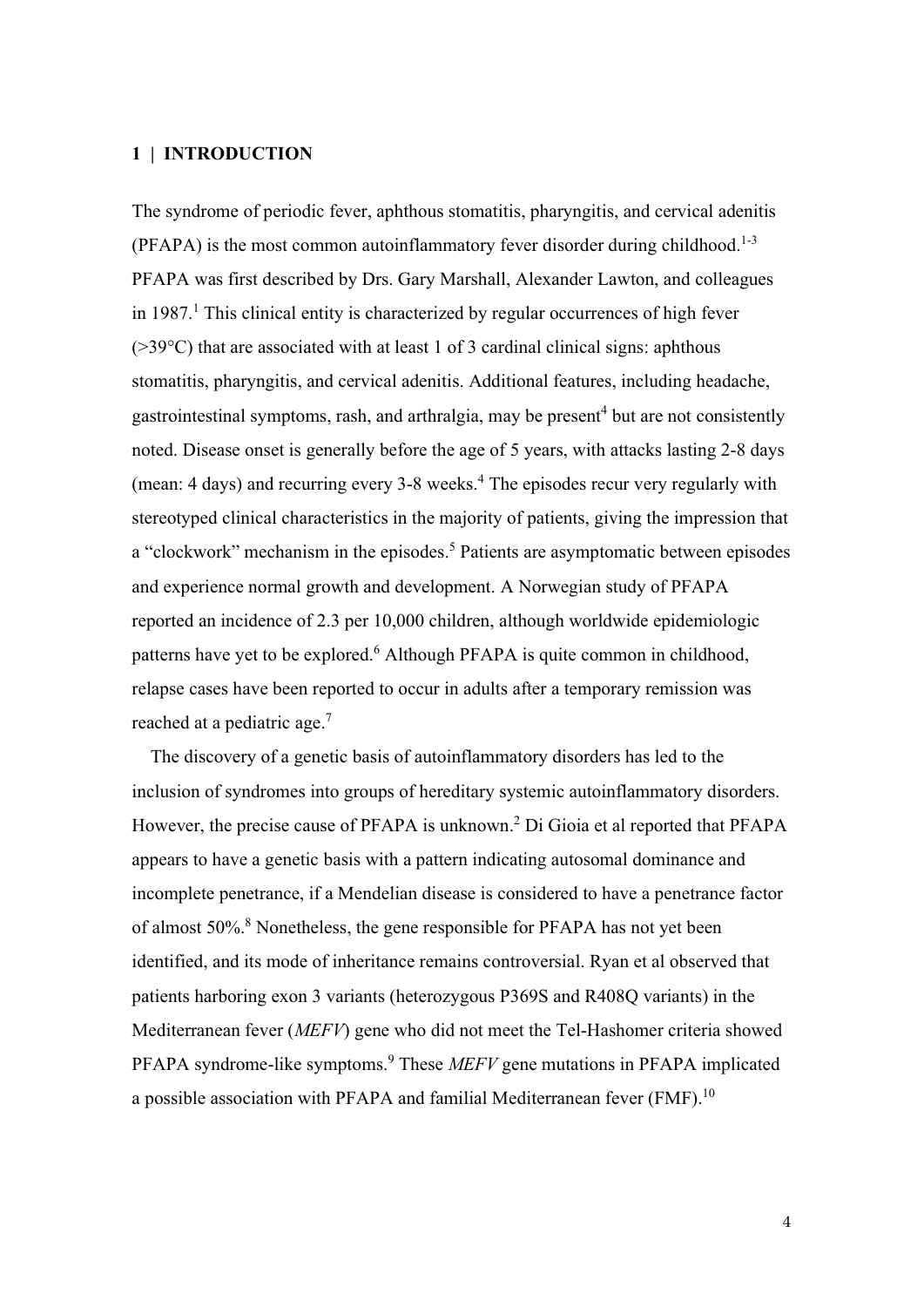The pathogenesis and diagnostic biomarkers of PFAPA are unknown. Increased levels of several circulating inflammatory cytokines, most notably interferon (IFN)-γ, tumor necrosis factor (TNF)-α, interleukin (IL)-6, IL-1β, IL-18, granulocyte-colony stimulating factor (G-CSF), and IL-12p70, occur during episodes,<sup>11, 12</sup> but not IL-1 $\beta$ levels.13 In our study of Japanese patients, IL-1β and TNF-α levels were not clearly elevated during PFAPA febrile attacks, while IL-18, IL-6, G-CSF, and IFN-γ were all increased.14 Remarkable expression of CD64, an Fcγ receptor I family members and neutrophil activation marker, have been observed during PFAPA flares and may also serve as a potential diagnostic biomarker.<sup>14</sup>

The diagnosis of PFAPA is typically made on clinical grounds. Marshall et al proposed diagnostic criteria for PFAPA in 1989<sup>15</sup> that were later modified by Thomas et al in 1999.<sup>2</sup> To increase diagnostic sensitivity and specificity, this study aimed to propose a new criteria for the diagnosis of PFAPA based on clinical characteristics, genetic background, laboratory findings, and therapeutic effects in a cohort of patients with PFAPA who were directly seen at our hospital or related institutions.

## 2 | PATIENTS AND METHODS

### 2.1 | Patients

We enrolled 257 consecutive patients with PFAPA who were treated at Shinshu University Hospital or other affiliated hospitals between April 2000 and April 2018. We selected patients who presented with recurrent fever over a long period and high levels of C-reactive protein (CRP) during flare-ups. We excluded patients with infections, malignancies, autoimmune diseases, or hereditary autoinflammatory diseases during long-term observation of the patients and appropriate gene analyses. In particular, hereditary autoinflammatory diseases, such as haploinsufficiency A20, were excluded by clinical findings and genetic analyses when we encountered a case of atypical PFAPA. Among these patients, the diagnosis of PFAPA was made by referring to the diagnostic criteria of Marshall et al<sup>1</sup> and Thomas et al<sup>2</sup> We referred to serum cytokine profiles and neutrophil activation during attacks in diagnostically difficult cases. This study was conducted according to the Declaration of Helsinki and approved by the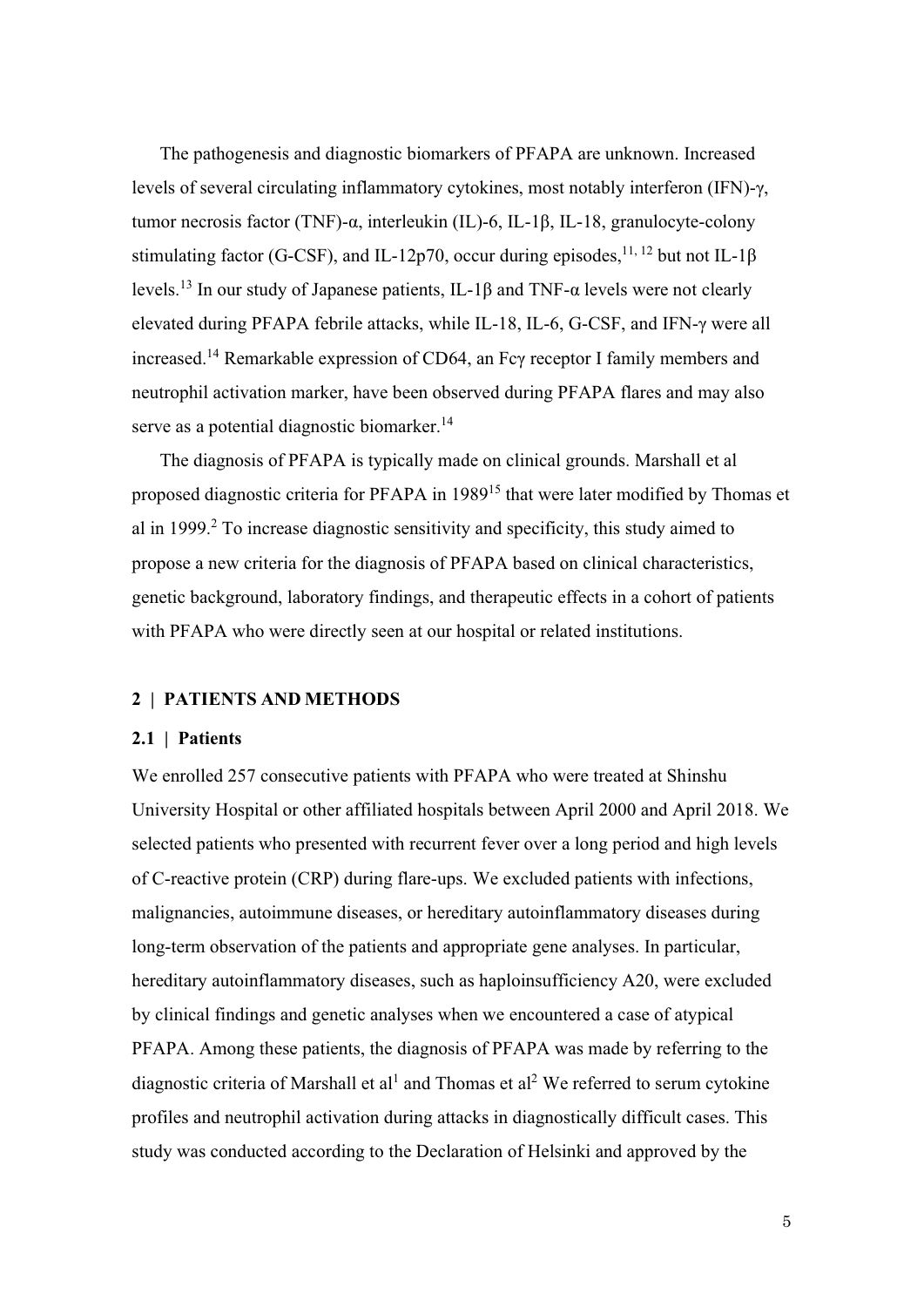Ethics Committee of Shinshu University (No. 540). To compare PFAPA with infectious diseases that have similar clinical courses and symptoms, we examined 104 patients with infectious diseases, including tonsillitis, otitis media, pharyngitis, cystitis, and gastroenterocolitis with fever (over 1 time per year). We also compared PFAPA with a typical type of 67 FMF patients with the MEFV M694I mutation, as described by Migita et al<sup>16, 17</sup> We chose typical FMF and infectious diseases as controls because we could collect enough numbers of these diseases to compare them with PFAPA. Since other periodic fever diseases, such as malignancies, autoimmune diseases, or other autoinflammatory diseases, are very rare, we could not collect these diseases as controls for comparing with PFAPA.

#### 2.2 | Mutation analyses

Heparinized blood was collected from patients for genetic analysis after informed consent was obtained. DNA was extracted from the samples using standard methods. Direct sequencing of the *MEFV* gene was performed using primers as previously reported.17

#### 2.3 | Quantitative measurement of CD64 expression

Blood samples were collected using ethylenediaminetetraacetic acid-2Na tubes and kept at room temperature. Within 24 hours, 50 μL of whole blood aliquots were stained with anti-human antibodies against the pan-leukocyte marker CD45 (clone H130) conjugated with PerCP-Cy5.5 (BioLegend, San Diego, CA, USA), anti-human CD16 antibody (clone 3G8) conjugated with FITC (BioLegend), and anti-human CD64 antibody (clone 10.1) conjugated with phycoerythrin (PE) (BD Pharmingen). After the samples were incubated for 20 minutes in the dark at room temperature, we added 1 mL of BD Fluorescence-activated Cell Sorter (FACS) Lysing Solution (BD Biosciences). The samples were then incubated for another 20 min or stored at 4°C overnight. Neutrophil and monocyte populations were gated by side scatter and CD45 fluorescence intensity, and the geomean of CD64 was then assessed by flow cytometry using a FACSCalibur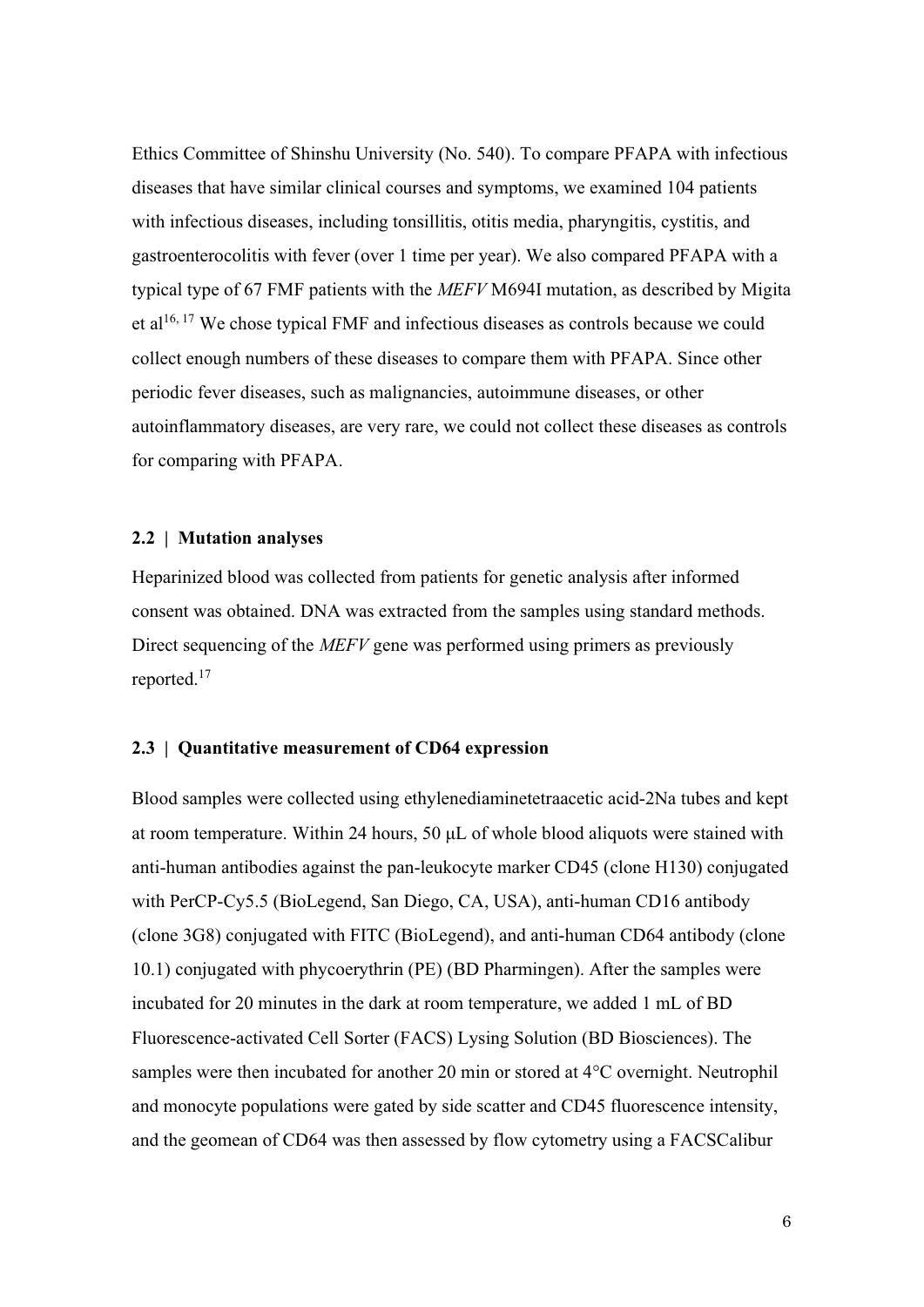cytometer (BD Biosciences). We constructed a standard curve using QuantiBRITE® PE beads (BD Biosciences) to calculate the number of CD64 molecules per cell.

#### 2.4 | Cytokine assays

Serum samples were collected during patient flare-ups and analyzed to determine the concentrations of the cytokines IL-1β, IL-6, IL-8, TNF-α, IFN-γ, IFN-γ-induced protein 10 (IP-10), and monokine induced by gamma interferon (MIG) using Cytometric Bead Array Flex sets (BD Biosciences) according to the manufacturer's instructions. The lower limit of detection for each cytokine was 5 pg/mL. Serum IL-18 concentrations were determined by enzyme-linked immunosorbent assay using a commercially available kit (Human IL-18 Enzyme-Linked Immunoassay Kit; BML).

### 2.5 | Statistical Analyses

We constructed receiver operating characteristic (ROC) curves to determine the number of flare-ups in the required criteria as well as how many supportive diagnostic criteria items were needed to obtain the best balance of sensitivity and specificity.

#### 3 | RESULTS

#### 3.1 | Clinical characteristics

The clinical characteristics and laboratory findings of 257 PFAPA cases (143 male and 114 female) are summarized in Table 1. The mean age at onset was  $2.7 \pm 1.6$  years. The vast majority (90.1%) of patients had an onset age of less than 5 years. The mean frequency of febrile episodes was every  $1.2 \pm 0.8$  months (range: 0.5-9.0 months), and the mean duration of fevers was  $4.5 \pm 1.3$  days (range: 2.0-7.9 days). The mean highest temperature reached during fever attacks was  $39.7 \pm 0.6$ °C. A total of 159 patients (62%) had at least 1 family member with PFAPA findings, such as recurrent fever, chronic tonsillitis, or tonsillectomy, as described in the genetic background. Tonsillitis or pharyngitis was present in 238 of 251 patients (94.8%). Among these, the tonsils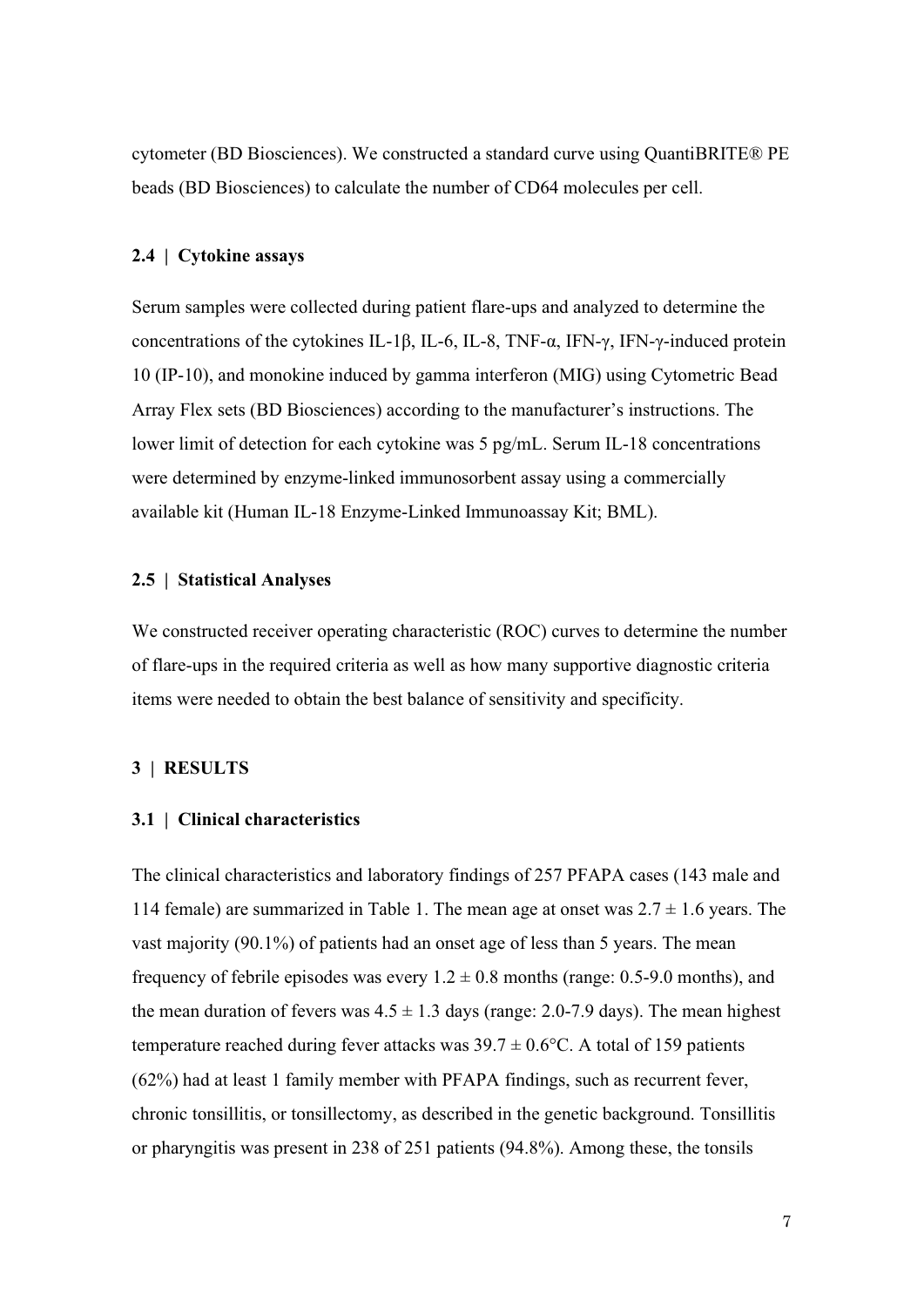were coated with white moss in 163 of 226 patients (72.1%). Cervical lymphadenitis or aphthous stomatitis was observed in 147 of 252 patients (58.3%) and 130 of 251 patients (51.8%), respectively. Spontaneous pain and/or tenderness were recognized in the majority of cervical lymphadenitis patients. Other symptoms associated with febrile episodes were sore throat  $(45.4\%)$ , vomiting  $(21.4\%)$ , and headache  $(33.6\%)$ .

 Mean white blood cell count, CRP level, and serum amyloid A (SAA) level found in patients during attacks were  $12{,}500 \pm 4{,}700/\mu$ L,  $6.7 \pm 4.6$  mg/dL, and  $669.2 \pm 449.8$ μg/mL, respectively, indicating strong inflammation during flare-ups. Serum immunoglobulin D (IgD) levels were elevated in 72 of 199 tested patients (36.2%) to a mean of  $23.0 \pm 12.2$  mg/dL.

 Of the 257 PFAPA patients, 95 were treated with cimetidine at a dose of 15-20 mg/kg/day twice daily. After beginning therapy, PFAPA attacks ceased in 49 patients (51.6%). Oral prednisolone (0.5 mg/kg/dose) was administered to 151 patients for febrile episodes and immediately reduced fever in all treated patients (100%). Tonsillectomy was performed in 29 patients and led to the disappearance of recurrent symptoms in 25 (86.2%). As far as we were able to pursue progress, in 21 of the 74 (28.4%) patients without cimetidine and/or tonsillectomy treatment, the recurring PFAPA attacks spontaneously stopped.

### 3.2 | Genetic background

One hundred and fifty-nine of 257 (62%) patients had a positive family history, that is having relative(s) with recurrent fever, tonsillitis with/without white moss, or tonsillectomy (Table 1). The overall incidence of affected families with PFAPA was 60%. We show the characteristics of the 148 affected families in Table 2. Inheritance from either the father's or mother's side was present in 85.1% of the 148 affected families (Figure 1A). Among these families, 73 PFAPA patients were found in the generation of the parent, aunt or uncle, 33 in three generations, or 20 in one skipped generation of parents, respectively (Figure 1A). Inheritance from both the father's and the mother's side were present in 12.8% of the 148 affected families (Figure 1B).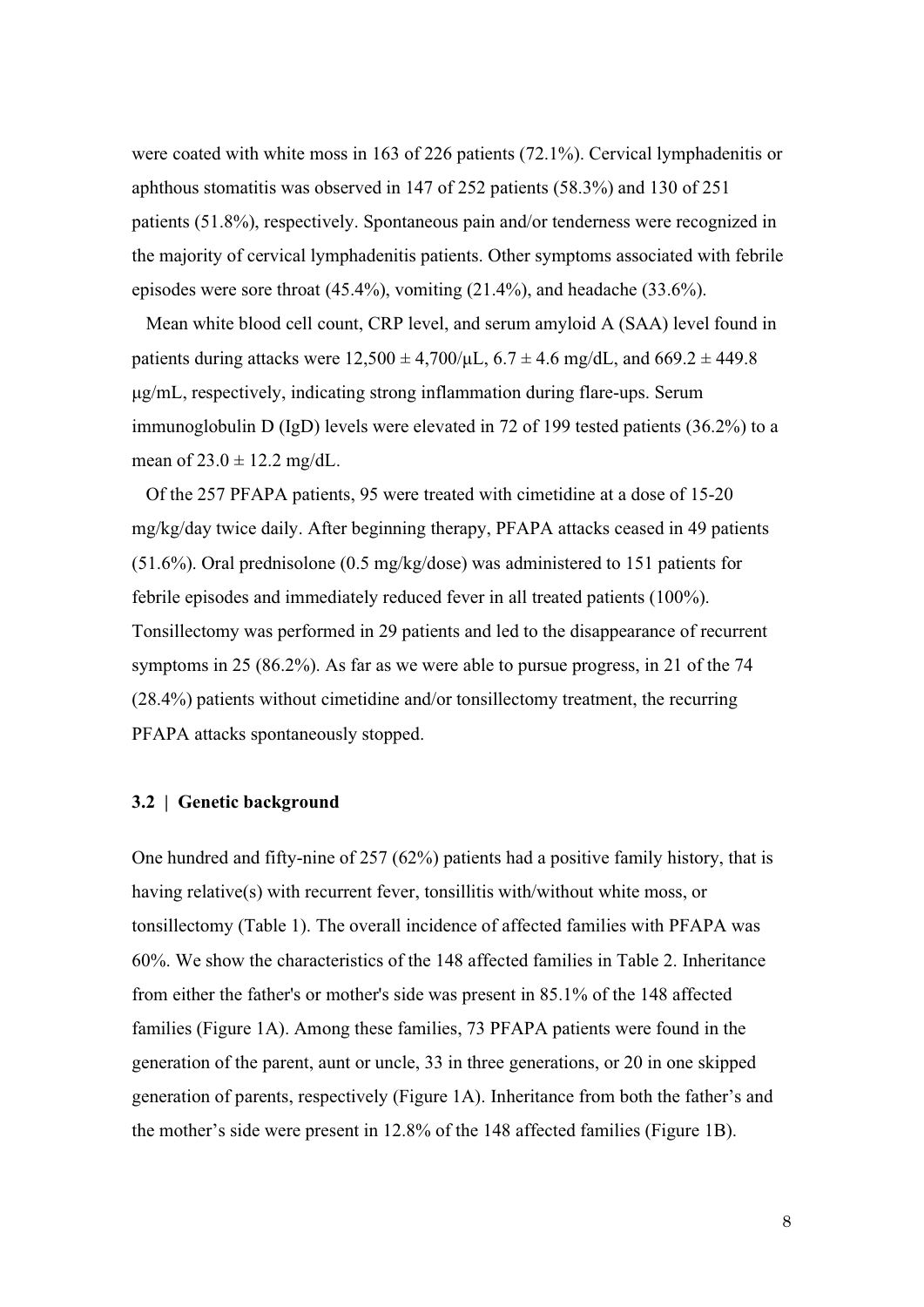Twenty-one families were found to contain sibling cases (Figure 1C). There were 6 families in which 5 to 6 patients were identified (Figure 1D). Pedigree analysis clearly suggested inheritance compatible with an autosomal dominant with incomplete penetrance model, assuming Mendelian inheritance. On the basis of this model, we searched for pathogenic mutations that could underlie the biological mechanisms of PFAPA in the family shown in Figure 1D (left). However, whole-exome sequencing did not identify a common heterozygous mutation in the five affected family members (data not shown).

MEFV (E148Q-) P369S-R408Q substitutions, also called MEFV exon 3 variants, are associated with a highly variable phenotype that includes PFAPA.<sup>9</sup> We examined the MEFV gene sequences of patients who presented atypical symptoms, such as abdominal pain, and identified 6 families with members carrying exon 3 variants (Figure 1E), 1 of which was previously reported (Figure 1E, left).<sup>18</sup> Frequent E148Q substitutions in exon 2 have also been reported in PFAPA patients.19, 20 In our cohort, heterozygous E148Q or R202Q substitutions were detected in exon 2 in 37.1% and 14.3% of 60 randomly selected patients, respectively (E148Q or R202Q were detected in 50 healthy controls at rates of 23% and 2.7%, respectively).

### 3.3 | Cytokine profiles and neutrophil/monocyte activation

Highly elevated serum levels of a variety of cytokines and chemokines during PFAPA flares have been described, $12, 13$  including increases in inflammatory cytokine levels and the numbers of CD64 molecules on neutrophils and monocytes.<sup>14</sup> Analysis of serum IL-1β, IL-6, IL-8, IL-18, TNF-α, IFN-γ, G-CSF, IP-10, MIG and monocyte chemotactic protein-1 (MCP-1) levels showed no elevations in PFAPA remission state (data not shown) and in controls (Table 3). In contrast, IL-6, IL-8, IL-18, IFN-γ, G-CSF, IP-10, MIG, and MCP-1 levels were elevated during PFAPA attack periods (Table 3). In patients with bacterial infections, serum levels of IL-6 and G-CSF were elevated, but G-CSF levels were lower in these patients than in those with PFAPA flare-ups. Elevations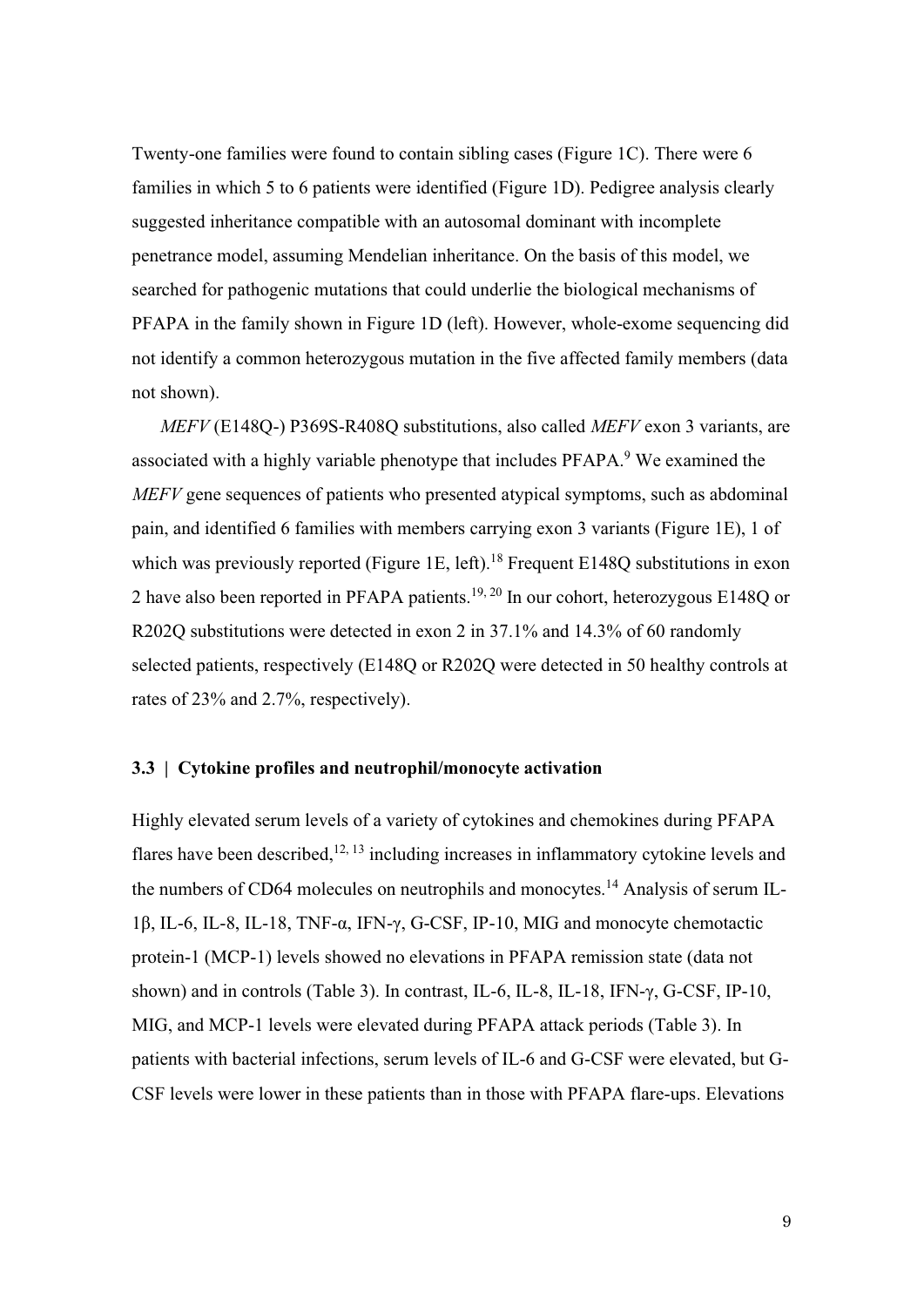in IFN-γ, G-CSF, IP-10 and MIG were relatively specific to PFAPA flare-ups compared with those of bacterial infections.

The expression of CD64 on neutrophils and monocytes was remarkably increased in PFAPA attacks (Table 3). Interestingly, the number of CD16-positive monocytes, which are considered to be activated,  $^{21}$  was higher during flare-ups than in healthy controls and patients with bacterial infections. There were large and significant differences in neutrophil CD64 expression between patients experiencing PFAPA flare-ups and those with bacterial infections.

#### 3.4 | Criteria for diagnosis

Table 4 summarizes our diagnostic criteria for PFAPA, which were based on the data obtained in our patients, who were followed up directly for a long period of time. Regarding the required criteria, the majority of patients had recurrent fever of more than 38.0°C once every 0.5-3 months, with many of these fevers reaching 40°C. Recurrent fever was indeed the main finding in PFAPA. Since we considered a differential diagnosis from infections was to be of high importance, we examined the attack frequency of both diseases. The attack frequency was defined according to comparisons of infectious disease (n=104). At an attack frequency of at least 4 (or 3) times per year, the sensitivity and specificity were 98.0% (99.2%) and 80.8% (67.3%), respectively. When the cut-off value was 3, it was difficult to distinguish these diseases. The attack frequency is best at least 4 times to distinguish PFAPA and infectious diseases. We could also differentiate PFAPA from bacterial tonsillitis when using this attack frequency (data not shown).

 Regarding the supportive criteria for PFAPA diagnosis, the vast majority (90.1%) of patients had an onset age of less than 5 years, consistent with Thomas' diagnostic criteria for PFAPA. Therefore, we added onset age to the supportive criteria in the new criteria. Of the 94.8% of patients with pharyngitis/tonsillitis, 72.1% were accompanied by white moss. As tonsillitis and/or pharyngitis with white moss appeared to be important characteristic evidence of PFAPA as 1 diagnostic item, we established them as a separate criterion from other concomitant symptoms. Other manifestations, such as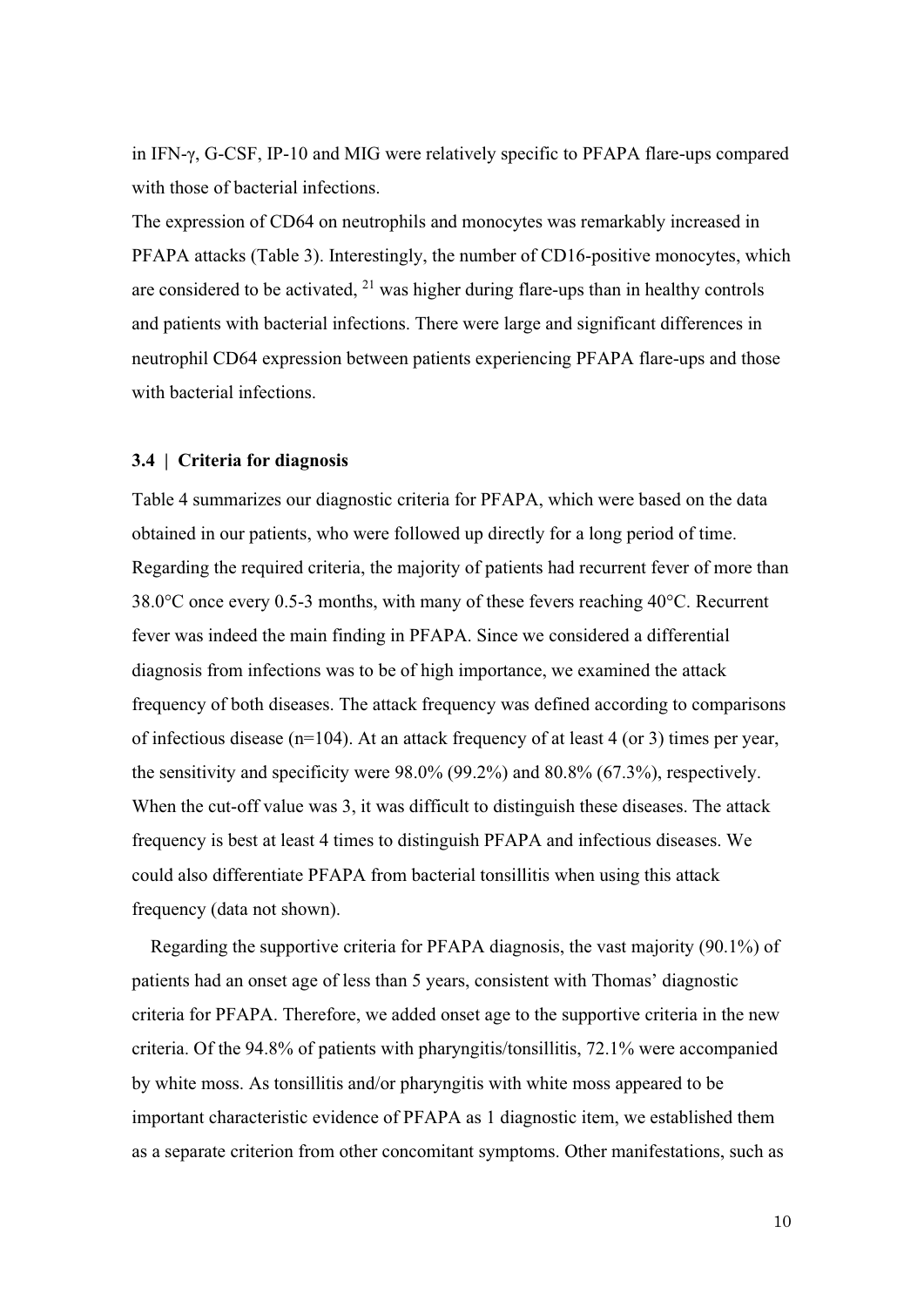aphthous stomatitis, cervical lymphadenitis, sore throat, vomiting, and severe headache, did not necessarily accompany all cases (Table 1), but these findings were characteristically found in PFAPA patients. Since we considered these as important signs, we set them at least 1 being a criterion. The absence of cough in the majority of patients was deemed important for distinguishing PFAPA from upper respiratory infections. Hence, this was added as an item representing supportive criteria. Since 62% of our subjects had a family history of periodic fever, recurring tonsillitis, or tonsillectomy, a family history examination was considered useful for PFAPA diagnosis. CRP and/or SAA levels were high during febrile attacks but normal in attackfree periods. Since the transitions between these inflammation findings were important, we added these transitions as a supportive criterion. In addition, high levels of serum IgD exhibited relatively high specificity and the number of diseases associated with elevated serum IgD is limited. Thus, this finding represented a diagnostic marker in our criteria and was added as an item of supportive criteria. Finally, given that glucocorticoids were extremely effective in all our patients, a response to glucocorticoids was another key characteristic of PFAPA and was added as an item of supportive criteria.

 To exclude FMF and infectious diseases that are similar to PFAPA, ROC plots were constructed to determine the optimal number of supportive criteria using a classification cohort of 104 infectious disease patients and 67 typical-type FMF patients with an MEFV M694I mutation. ROC curves showed that the optimal threshold for supportive criteria items was at least 4, which achieved 93.8% sensitivity and 94.2% specificity for PFAPA versus infectious diseases and 93.8% sensitivity and 95.6% specificity for PFAPA versus FMF (Figure 2). When the number was at least 5, specificity was 100% versus both diseases (Figure 2).

#### 4 | DISCUSSION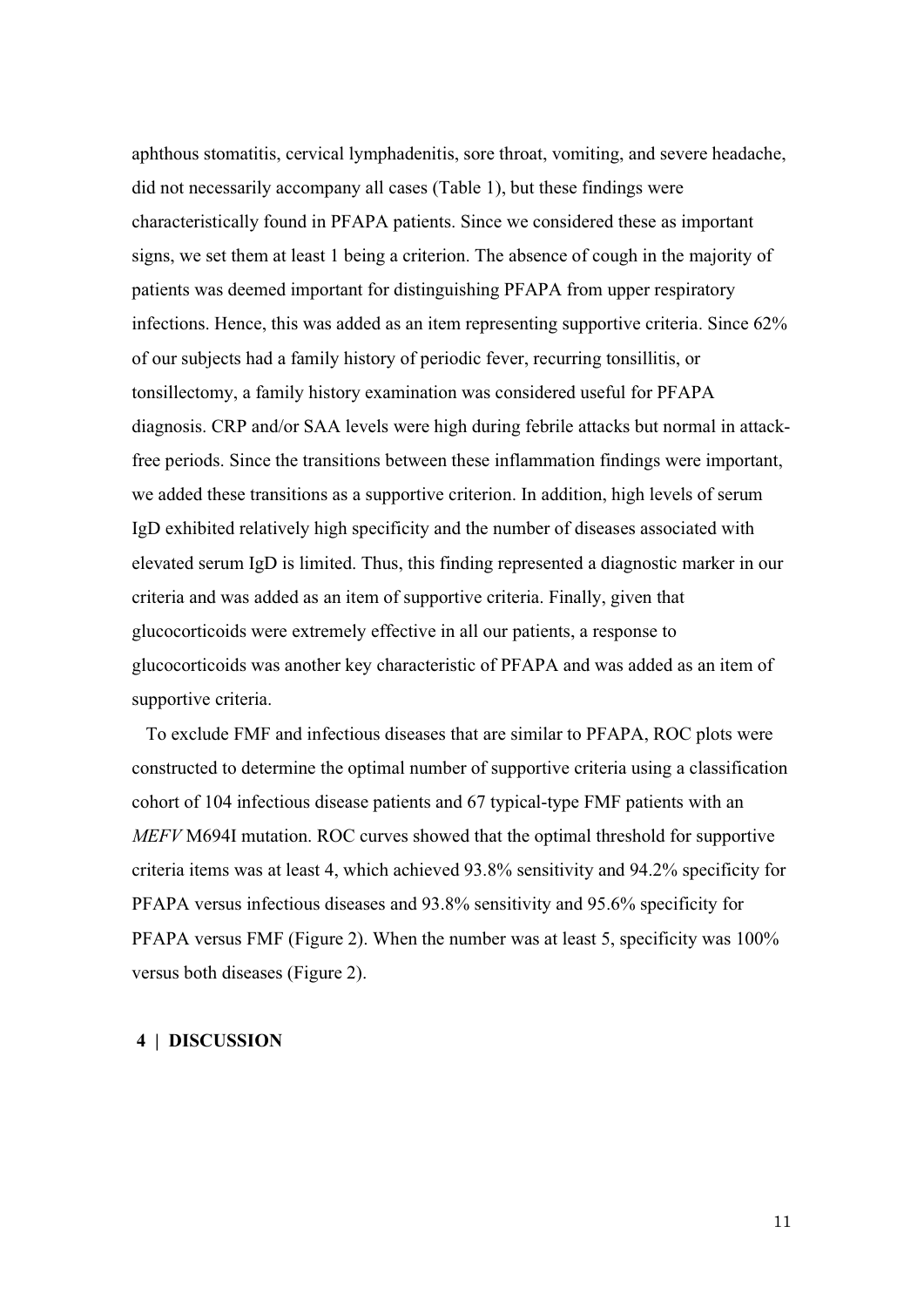We analyzed the clinical, laboratory, family history, and therapeutic characteristics of 257 PFAPA patients who were directly explored for a long period of time to propose additional required and supportive criteria for the more specific diagnosis of PFAPA. Recurrent fevers of more than 38.0°C that persist within 8 days are the most important characteristic of PFAPA. The majority of our patients exhibited symptoms of pharyngitis/tonsillitis, as reported by Feder et al<sup>4</sup> Accompanying white moss was also a particularly characteristic finding. Since the presence of white moss is strengthened late during flare-ups, we should be careful not to overlook it. Although we did encounter patients who were older than 5 years old and adult-onset patients, we considered the rate at which PFAPA occurs among older children to be low. Rigante et al reported the differences between PFAPA patients in children and adults revealed that the frequency of flares would seem higher in children, but the duration of inflammatory attacks was longer-lasting in adults.<sup>22</sup> Also, they reported about differences of symptoms between children and adults; pharyngitis was significantly more common in the pediatric age, with exudative features exclusively found among children. Conversely, joint symptoms, myalgia, fatigue, headache, ocular signs, or skin rashes during febrile attacks were significantly more common in adults. These findings may be helpful for diagnosis in adult cases of PFAPA.<sup>22</sup>

Accompanying symptoms of sore throat, vomiting, and/or headache, were not included by Thomas et al<sup>2</sup> but were described by Feder et al<sup>4</sup> and were also important findings in addition to cervical adenitis and aphthous stomatitis. Vanoni et al also found that aphthous stomatitis and cervical adenitis were important findings based on a questionnaire survey.<sup>23</sup> Spontaneous pain/tenderness in cervical adenitis and sore throat, which were not addressed in other studies, may also be useful for distinguishing PFAPA from infectious diseases. In a web-based multicenter cohort study performed in Europe, the incidence ratios of pharyngitis, cervical adenitis, and aphthous stomatitis were 90.0%, 78.4%, and 56.8%, respectively.<sup>24</sup> These data were similar to the incidences found in our Japanese cohort.

Although PFAPA is generally not considered a hereditary disease, several recent reports, including our own, have uncovered family history and potential genetic origins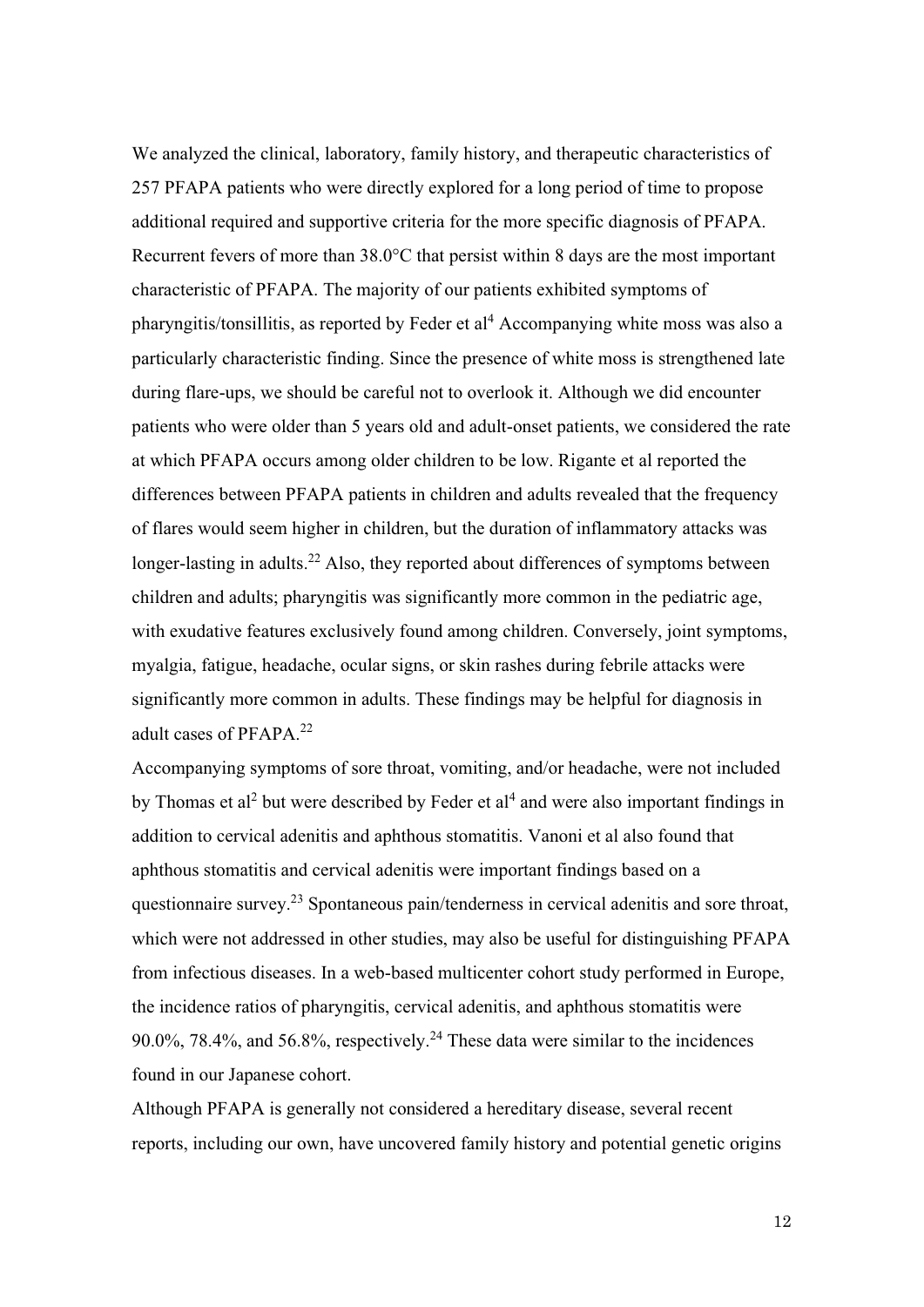for this syndrome. Additionally, in our cohort, family history examinations strongly suggested an autosomal dominant with incomplete penetrance model. Cochard et al also reported that nearly half of their PFAPA patients in Romandy and Bordeaux had a positive family history for recurrent fever, including PFAPA.25 The ratio of PFAPA patients with a positive family history for recurrent fever reported in their study was consistent with our data. However, Hofer et al reported that a positive family history of recurrent fever or recurrent tonsillitis was found in 26.9% of patients in a web-based multicenter European cohort.<sup>24</sup> Manthiram et al reported that  $23\%$  of patients had a positive family history among a 260-member PFAPA cohort studied in the USA.26 Since the presence of a positive family history varies according to racial and ethnic regions, we should consider limitations of this study, which is intended only for application in Japanese cohorts. An exome sequencing study reported by Di Gioia et al revealed the absence of a single mutated gene in all analyzed PFAPA patients, indicating the oligogenic or complex inheritance of variants in multiple disease genes and/or nongenetic factors.<sup>8</sup> Butbul-Aviel et al reported an association between PFAPA and FMF.27 FMF should also be considered in patients with PFAPA who do not respond to adenotonsillectomy.<sup>28</sup> Although the association between  $MEFV$  gene mutations, such as E148Q or R202Q, and the development of PFAPA remains unclear, attention should be paid to patients with  $MEFV$  exon 3 variants with PFAPA symptoms.<sup>9</sup>

 Remarkable increases in CRP and SAA levels during flare-ups were important laboratory findings in PFAPA. High CD64 expression on neutrophils indicates that neutrophils are activated during PFAPA attacks.<sup>14</sup> As CD64 expression is not remarkably increased in viral infections (data not shown), bacterial infections, or FMF attacks (data not shown) but is strongly increased in Kawasaki disease, $^{29}$  this observation might be useful for the identification of PFAPA flares. Our patients exhibited elevated serum IFN-γ levels during flare-ups, suggesting the production of the factor by T cells or natural killer cells as has been described in other diseases.<sup>30</sup> The striking predilection for T-cell involvement observed in this disease may represent a cause of PFAPA. Two-thirds of PFAPA patients have high levels of  $IgD<sup>31</sup>$  Serum IgD levels are generally elevated in hyper-IgD syndrome and Behçet's disease. It is difficult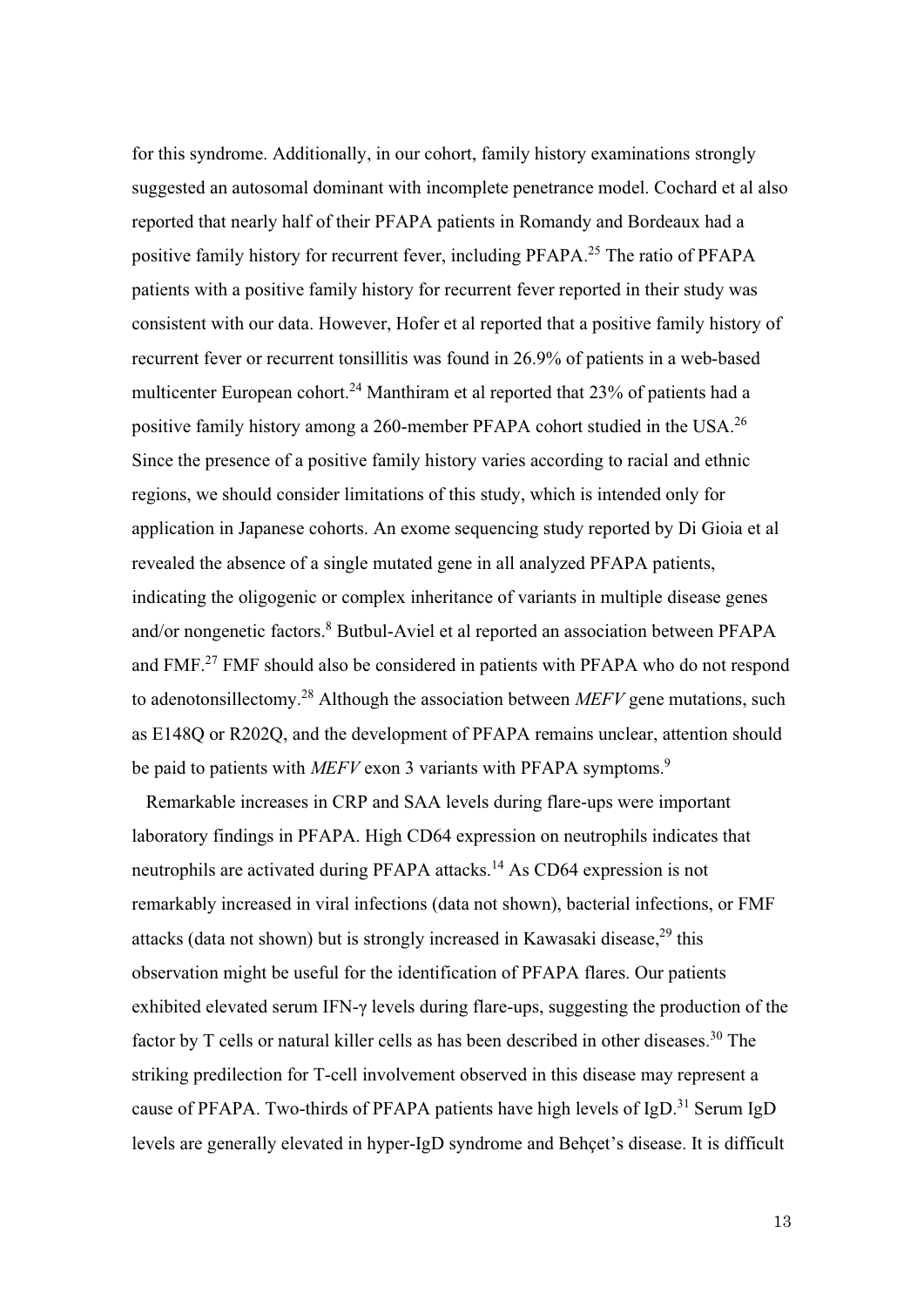to discriminate hyper-IgD syndrome using our criteria, and since it is prevalent in Europe,<sup>2, 32</sup> hyper-IgD syndrome should be distinguished as particularly necessary in this area. Medlej-Hashim et al reported that serum IgD levels were higher in FMF patients with the MEFV M694V mutation but only marginally elevated in 2 FMF patients with the  $MEFV$  M694I mutation.<sup>33</sup> In our cohort of FMF patients with the M694I mutation, serum IgD levels were not elevated (n=13;  $5.4 \pm 7.6$  mg/dL). Since the number of diseases associated with elevated serum IgD levels is limited, this finding may be relatively specific to PFAPA and could therefore aid in its diagnosis.

 Several symptoms of PFAPA, including fever, pharyngitis/tonsillitis, and general fatigue, responded rapidly to treatment with prednisolone. In contrast, glucocorticoid was ineffective for fevers in viral infections, such as influenza. Five PFAPA patients in our cohort were mistakenly given prednisolone at the time of influenza and showed no defervescence. Several other patients who were given prednisolone during a bacterial infection exhibited only transient declines in fever, indicating that a remarkable response to steroids is a unique characteristic of PFAPA. Glucocorticoid dramatically improved general status and patient quality of life, but the interval between attacks tended to be shorter in half of our patients who received this medication. Among the cases effectively treated with cimetidine (51.6% of our PFAPA patients), fever attacks disappeared completely after the start of therapy. Given that reports have shown that cimetidine blocks antigen presentation, it may exert its effects by preventing antigen presentation to T cells.<sup>34, 35</sup> Some isolated case reports have suggested that colchicine is partially effective for treating PFAPA, but this medication was not used in our cohort.

 It is well known that PFAPA has a clinical diagnosis, for which Thomas et al's diagnostic criteria are useful for clinicians to corroborate its diagnosis. However, these criteria have relatively low specificity; in particular, they cannot distinguish PFAPA from recurrent upper respiratory infections. The exclusion of cyclic neutropenia and normal growth/development described in Thomas' guidelines are consistent with almost all of our cases and was therefore not included in our diagnostic criteria. Since only 1 patient had a cough at the time of flare up in our study, we viewed the absence of cough as an important criterion to exclude acute upper respiratory infections. To compare our

14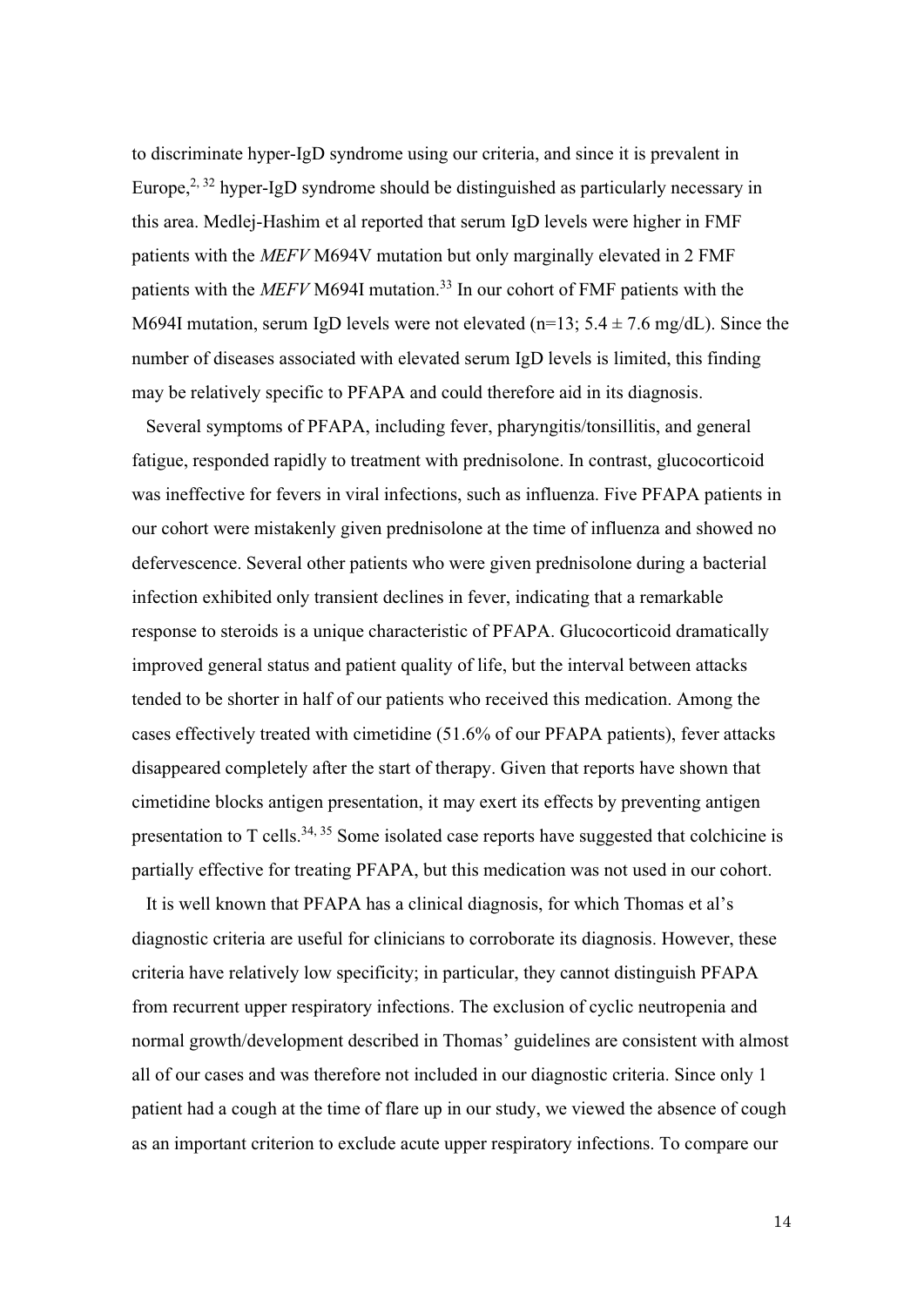new criteria with Thomas' criteria, we first evaluated their sensitivity and specificity using Thomas' criteria. The sensitivity and specificity for PFAPA versus infectious diseases were 81.7% and 87.0%, respectively. However, the sensitivity and specificity for PFAPA versus FMF were 81.7% and 100%, respectively. Compared to Thomas' criteria, the new criteria had superior sensitivity when at least 4 items of supportive criteria were matched. The specificity was equal or superior to that of Thomas' criteria when at least 5 items of supportive criteria were matched.

It is important to distinguish PFAPA from infectious diseases and FMF. We think that the attack frequency is crucial to distinguishing PFAPA from infectious diseases, such as bacterial pharyngitis/tonsillitis. We concluded that based on sensitivity and specificity, an attack frequency of at least four times is best for distinguishing PFAPA from infectious diseases. Although FMF repeats fever attacks as does PFAPA, clinical symptoms of supportive criteria were greatly different between PFAPA and FMF. The optimal threshold for supportive criteria items to be at least five may be desired to make a securing diagnosis of PFAPA (Figure 2B). However, because not all items in the supportive criteria are present during the early period of PFAPA, clinicians should follow-up those patients with suspected PFAPA in whom only 4 items are matched. Since long-term observation was not uniformly performed in this study, we were unable to evaluate prognoses in more exact detail.

In summary, we propose additional required and supportive diagnostic criteria for PFAPA (Takeuchi criteria) on the basis of clinical, laboratory, and therapeutic characteristics identified in the direct care of patients over 18 years. Overall, our diagnostic criteria are sensitive and specific enough for general physicians to identify PFAPA patients and contribute to the diagnosis of PFAPA. A larger cohort study is needed to assess the accuracy and usefulness of our diagnostic criteria, and the identification of a responsible gene would further aid in the timely diagnosis and management of PFAPA.

15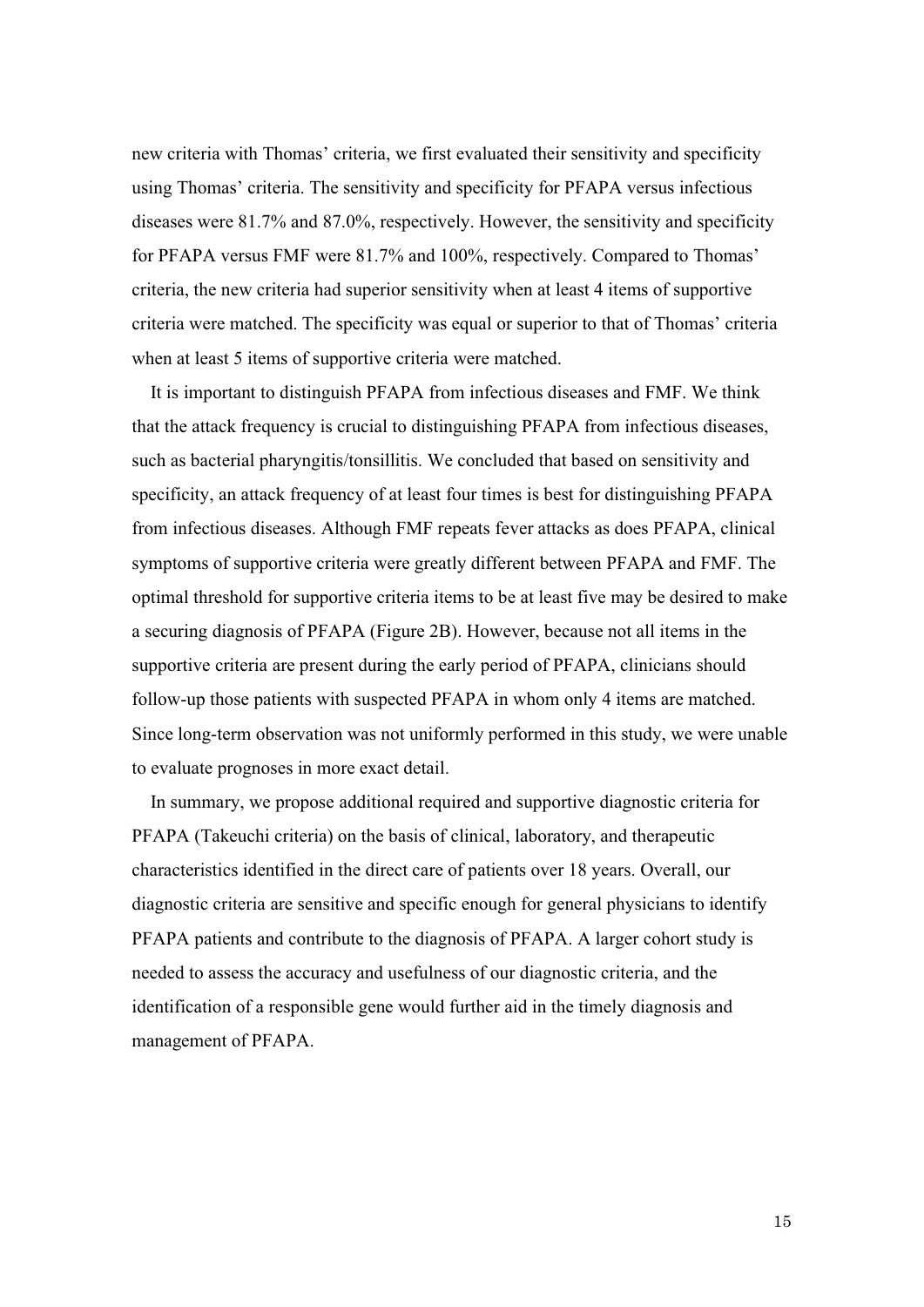## CONFLICT OF INTEREST

There are no conflicts of interest in this paper.

### AUTHORS' CONTRIBUTIONS

Y Takeuchi and K Ogasawara analyzed the genetic data and cytokine profiles and revised the manuscript. H Nagumo participated in the design of the study and drafted the manuscript. T Ojima and M Furumoto performed the statistical analysis and helped to revise the manuscript. H Fujii, M Takizawa, K Fukushima, T Soga, and Y Umeda conceived the study, participated in its design and coordination, and helped to draft the manuscript. T Shigemura and N Kobayashi collected the clinical data and revised the manuscript. K Agematsu and H Matoba carried out the molecular genetic studies and CD64 analysis and drafted the manuscript. All authors read and approved the final manuscript.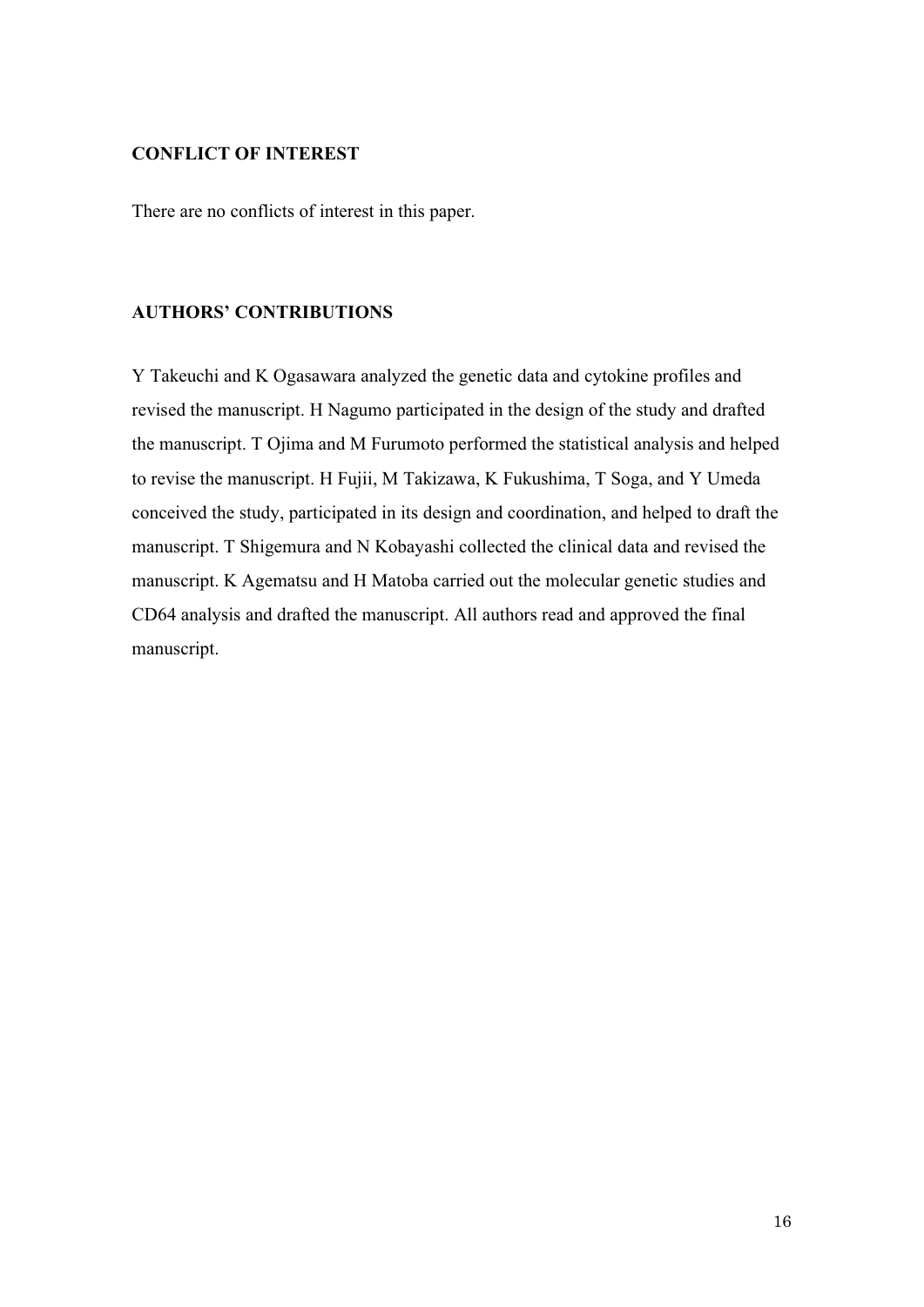### **REFERENCES**

- 1. Marshall GS, Edwards KM, Butler J, Lawton AR. (1987) Syndrome of periodic fever, pharyngitis, and aphthous stomatitis. J Pediatr. 110(1), 43-6.
- 2. Thomas KT, Feder HM, Jr., Lawton AR, Edwards KM. (1999) Periodic fever syndrome in children. J Pediatr. 135(1), 15-21.
- 3. Masters SL, Simon A, Aksentijevich I, Kastner DL. (2009) Horror autoinflammaticus: the molecular pathophysiology of autoinflammatory disease (\*). Annu Rev Immunol. 27, 621-68.
- 4. Feder HM, Salazar JC. (2010) A clinical review of 105 patients with PFAPA (a periodic fever syndrome). Acta Paediatr. 99(2), 178-84.
- 5. Cattalini M, Soliani M, Rigante D, Lopalco G, Iannone F, Galeazzi M, et al. (2015) Basic Characteristics of Adults with Periodic Fever, Aphthous Stomatitis, Pharyngitis, and Adenopathy Syndrome in Comparison with the Typical Pediatric Expression of Disease. Mediators Inflamm. 2015, 570418.
- 6. Forsvoll J, Kristoffersen EK, Oymar K. (2013) Incidence, clinical characteristics and outcome in Norwegian children with periodic fever, aphthous stomatitis, pharyngitis and cervical adenitis syndrome; a population-based study. Acta Paediatr. 102(2), 187-92.
- 7. Vitale A, Orlando I, Lopalco G, Emmi G, Cattalini M, Frediani B, et al. (2016) Demographic, clinical and therapeutic findings in a monocentric cohort of adult patients with suspected PFAPA syndrome. Clin Exp Rheumatol. 34(6 Suppl 102), 77-81.
- 8. Di Gioia SA, Bedoni N, von Scheven-Gete A, Vanoni F, Superti-Furga A, Hofer M, et al. (2015) Analysis of the genetic basis of periodic fever with aphthous stomatitis, pharyngitis, and cervical adenitis (PFAPA) syndrome. Sci Rep. 5, 10200.
- 9. Ryan JG, Masters SL, Booty MG, Habal N, Alexander JD, Barham BK, et al. (2010) Clinical features and functional significance of the P369S/R408Q variant in pyrin, the familial Mediterranean fever protein. Ann Rheum Dis. 69(7), 1383-8.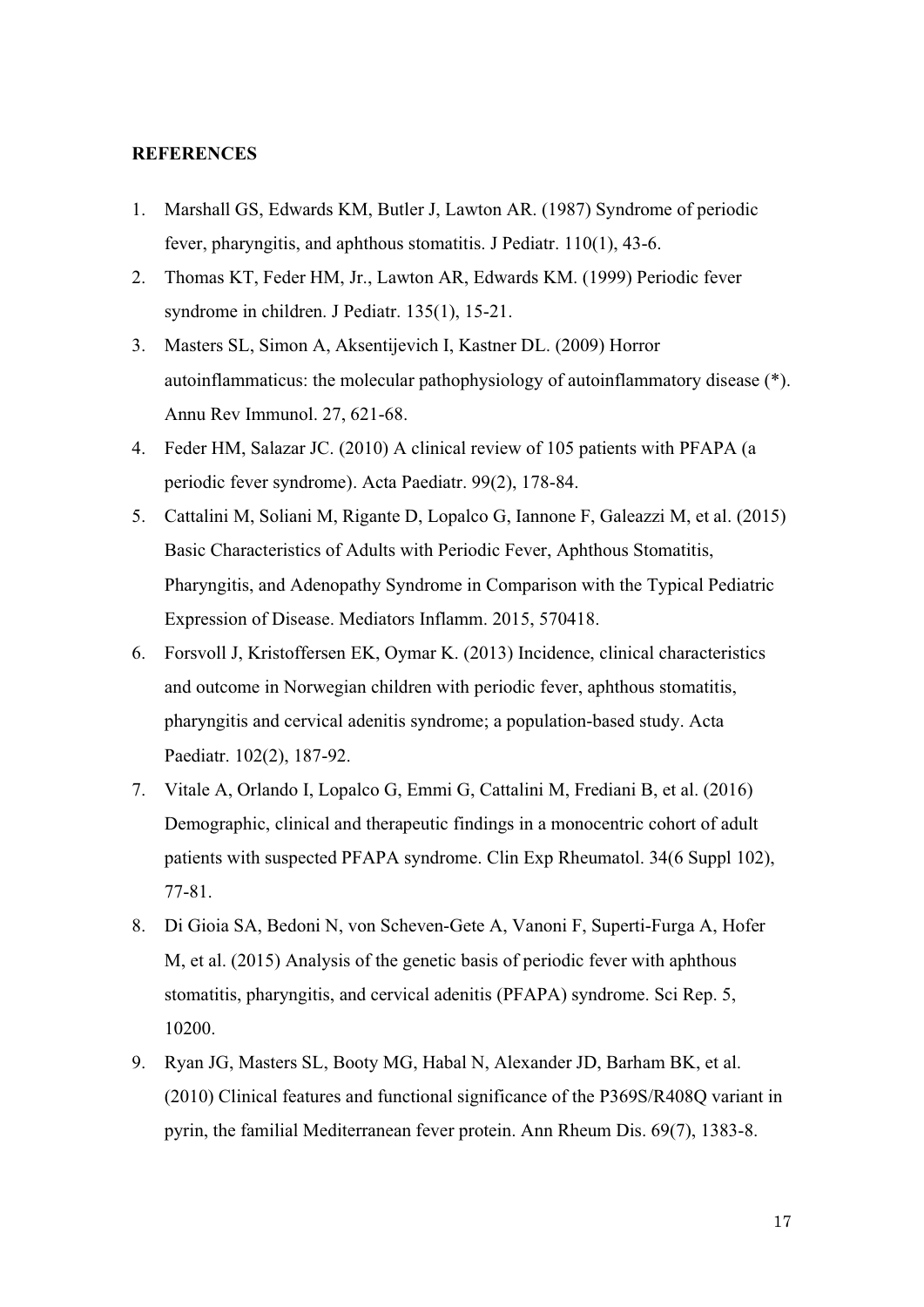- 10. Ali NS, Sartori-Valinotti JC, Bruce AJ. (2016) Periodic fever, aphthous stomatitis, pharyngitis, and adenitis (PFAPA) syndrome. Clin Dermatol. 34(4), 482-6.
- 11. Stojanov S, Hoffmann F, Kery A, Renner ED, Hartl D, Lohse P, et al. (2006) Cytokine profile in PFAPA syndrome suggests continuous inflammation and reduced anti-inflammatory response. Eur Cytokine Netw. 17(2), 90-7.
- 12. Stojanov S, Lapidus S, Chitkara P, Feder H, Salazar JC, Fleisher TA, et al. (2011) Periodic fever, aphthous stomatitis, pharyngitis, and adenitis (PFAPA) is a disorder of innate immunity and Th1 activation responsive to IL-1 blockade. Proc Natl Acad Sci U S A. 108(17), 7148-53.
- 13. Kolly L, Busso N, von Scheven-Gete A, Bagnoud N, Moix I, Holzinger D, et al. (2013) Periodic fever, aphthous stomatitis, pharyngitis, cervical adenitis syndrome is linked to dysregulated monocyte IL-1beta production. J Allergy Clin Immunol. 131(6), 1635-43.
- 14. Yamazaki T, Hokibara S, Shigemura T, Kobayashi N, Honda K, Umeda Y, et al. (2014) Markedly elevated CD64 expressions on neutrophils and monocytes are useful for diagnosis of periodic fever, aphthous stomatitis, pharyngitis, and cervical adenitis (PFAPA) syndrome during flares. Clinical rheumatology. 33(5), 677-83.
- 15. Marshall GS, Edwards KM, Lawton AR. (1989) PFAPA syndrome. Pediatr Infect Dis J. 8(9), 658-9.
- 16. Migita K, Ida H, Moriuchi H, Agematsu K. (2012) Clinical relevance of MEFV gene mutations in Japanese patients with unexplained fever. J Rheumatol. 39(4), 875-7.
- 17. Migita K, Uehara R, Nakamura Y, Yasunami M, Tsuchiya-Suzuki A, Yazaki M, et al. (2012) Familial Mediterranean fever in Japan. Medicine (Baltimore). 91(6), 337- 43.
- 18. Yamagami K, Nakamura T, Nakamura R, Hanioka Y, Seki K, Chiba H, et al. (2017) Familial Mediterranean fever with P369S/R408Q exon3 variant in pyrin presenting as symptoms of PFAPA. Mod Rheumatol. 27(2), 356-9.
- 19. Taniuchi S, Nishikomori R, Iharada A, Tuji S, Heike T, Kaneko K. (2013) MEFV Variants in Patients with PFAPA Syndrome in Japan. Open Rheumatol J. 7, 22-5.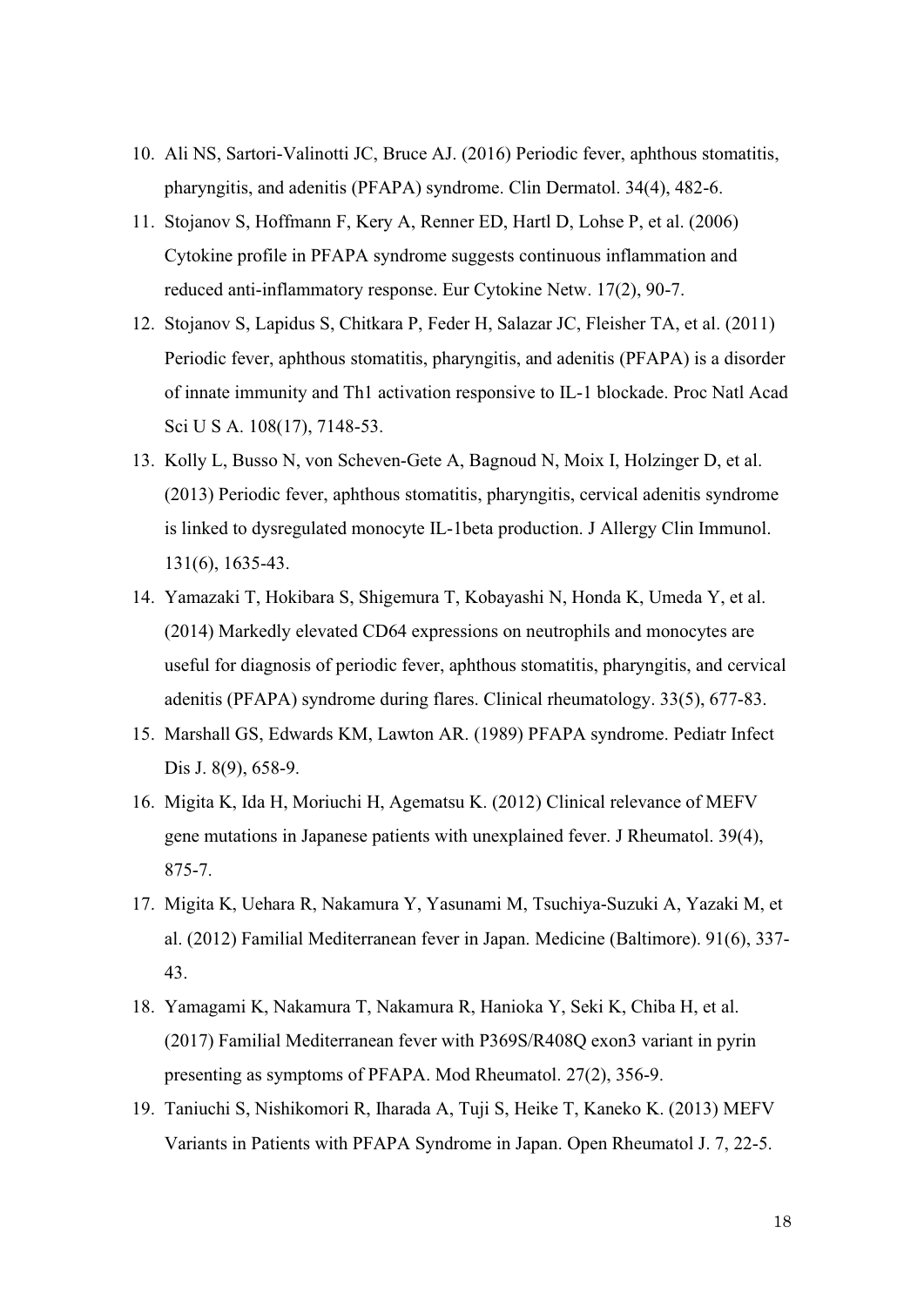- 20. Forsvoll J, Oymar K. (2018) The role of tonsillectomy in the Periodic Fever, Aphthous stomatitis, Pharyngitis and cervical Adenitis syndrome; a literature review. BMC Ear Nose Throat Disord. 18, 3.
- 21. Aguilar-Ruiz SR, Torres-Aguilar H, Gonzalez-Dominguez E, Narvaez J, Gonzalez-Perez G, Vargas-Ayala G, et al. (2011) Human CD16+ and CD16- monocyte subsets display unique effector properties in inflammatory conditions in vivo. J Leukoc Biol. 90(6), 1119-31.
- 22. Rigante D, Vitale A, Natale MF, Lopalco G, Andreozzi L, Frediani B, et al. (2017) A comprehensive comparison between pediatric and adult patients with periodic fever, aphthous stomatitis, pharyngitis, and cervical adenopathy (PFAPA) syndrome. Clinical rheumatology. 36(2), 463-8.
- 23. Vanoni F, Federici S, Anton J, Barron KS, Brogan P, De Benedetti F, et al. (2018) An international delphi survey for the definition of the variables for the development of new classification criteria for periodic fever aphtous stomatitis pharingitis cervical adenitis (PFAPA). Pediatr Rheumatol Online J. 16(1), 27.
- 24. Hofer M, Pillet P, Cochard MM, Berg S, Krol P, Kone-Paut I, et al. (2014) International periodic fever, aphthous stomatitis, pharyngitis, cervical adenitis syndrome cohort: description of distinct phenotypes in 301 patients. Rheumatology (Oxford). 53(6), 1125-9.
- 25. Cochard M, Clet J, Le L, Pillet P, Onrubia X, Gueron T, et al. (2010) PFAPA syndrome is not a sporadic disease. Rheumatology (Oxford). 49(10), 1984-7.
- 26. Manthiram K, Nesbitt E, Morgan T, Edwards KM. (2016) Family History in Periodic Fever, Aphthous Stomatitis, Pharyngitis, Adenitis (PFAPA) Syndrome. Pediatrics. 138(3).
- 27. Butbul Aviel Y, Harel L, Abu Rumi M, Brik R, Hezkelo N, Ohana O, et al. (2018) Familial Mediterranean Fever Is Commonly Diagnosed in Children in Israel with Periodic Fever Aphthous Stomatitis, Pharyngitis, and Adenitis Syndrome. J Pediatr.
- 28. Pehlivan E, Adrovic A, Sahin S, Barut K, Kul Cinar O, Kasapcopur O. (2018) PFAPA Syndrome in a Population with Endemic Familial Mediterranean Fever. J Pediatr. 192, 253-5.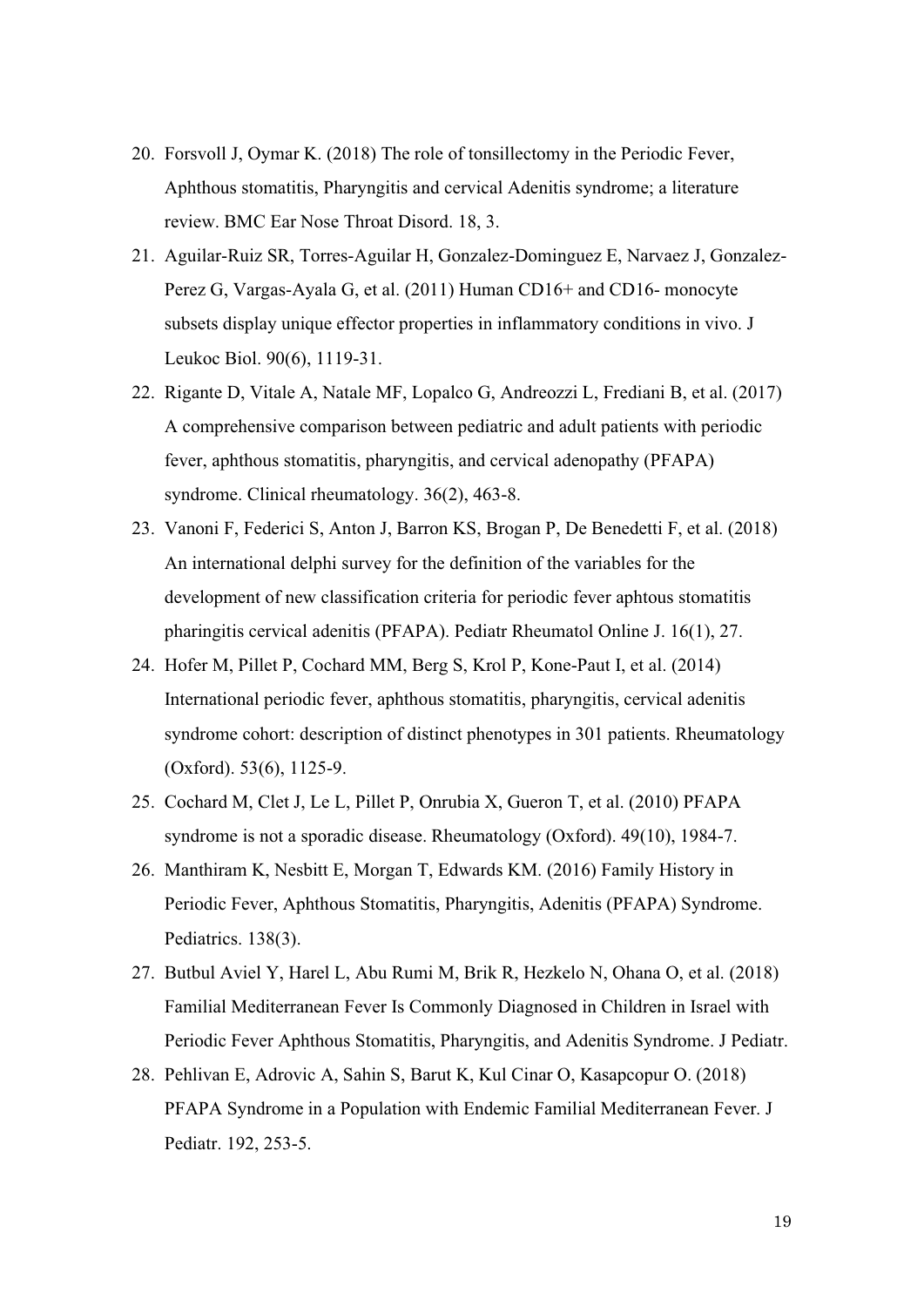- 29. Hokibara S, Kobayashi N, Kobayashi K, Shigemura T, Nagumo H, Takizawa M, et al. (2016) Markedly elevated CD64 expression on neutrophils and monocytes as a biomarker for diagnosis and therapy assessment in Kawasaki disease. Inflamm Res. 65(7), 579-85.
- 30. Tang Y, Xu X, Song H, Yang S, Shi S, Wei J, et al. (2008) Early diagnostic and prognostic significance of a specific Th1/Th2 cytokine pattern in children with haemophagocytic syndrome. Br J Haematol. 143(1), 84-91.
- 31. Padeh S, Brezniak N, Zemer D, Pras E, Livneh A, Langevitz P, et al. (1999) Periodic fever, aphthous stomatitis, pharyngitis, and adenopathy syndrome: clinical characteristics and outcome. J Pediatr. 135(1), 98-101.
- 32. van der Hilst JC, Bodar EJ, Barron KS, Frenkel J, Drenth JP, van der Meer JW, et al. (2008) Long-term follow-up, clinical features, and quality of life in a series of 103 patients with hyperimmunoglobulinemia D syndrome. Medicine (Baltimore). 87(6), 301-10.
- 33. Medlej-Hashim M, Petit I, Adib S, Chouery E, Salem N, Delague V, et al. (2001) Familial Mediterranean Fever: association of elevated IgD plasma levels with specific MEFV mutations. Eur J Hum Genet. 9(11), 849-54.
- 34. Amaral MM, Davio C, Ceballos A, Salamone G, Canones C, Geffner J, et al. (2007) Histamine improves antigen uptake and cross-presentation by dendritic cells. J Immunol. 179(6), 3425-33.
- 35. Kubota T, Fujiwara H, Ueda Y, Itoh T, Yamashita T, Yoshimura T, et al. (2002) Cimetidine modulates the antigen presenting capacity of dendritic cells from colorectal cancer patients. Br J Cancer. 86(8), 1257-61.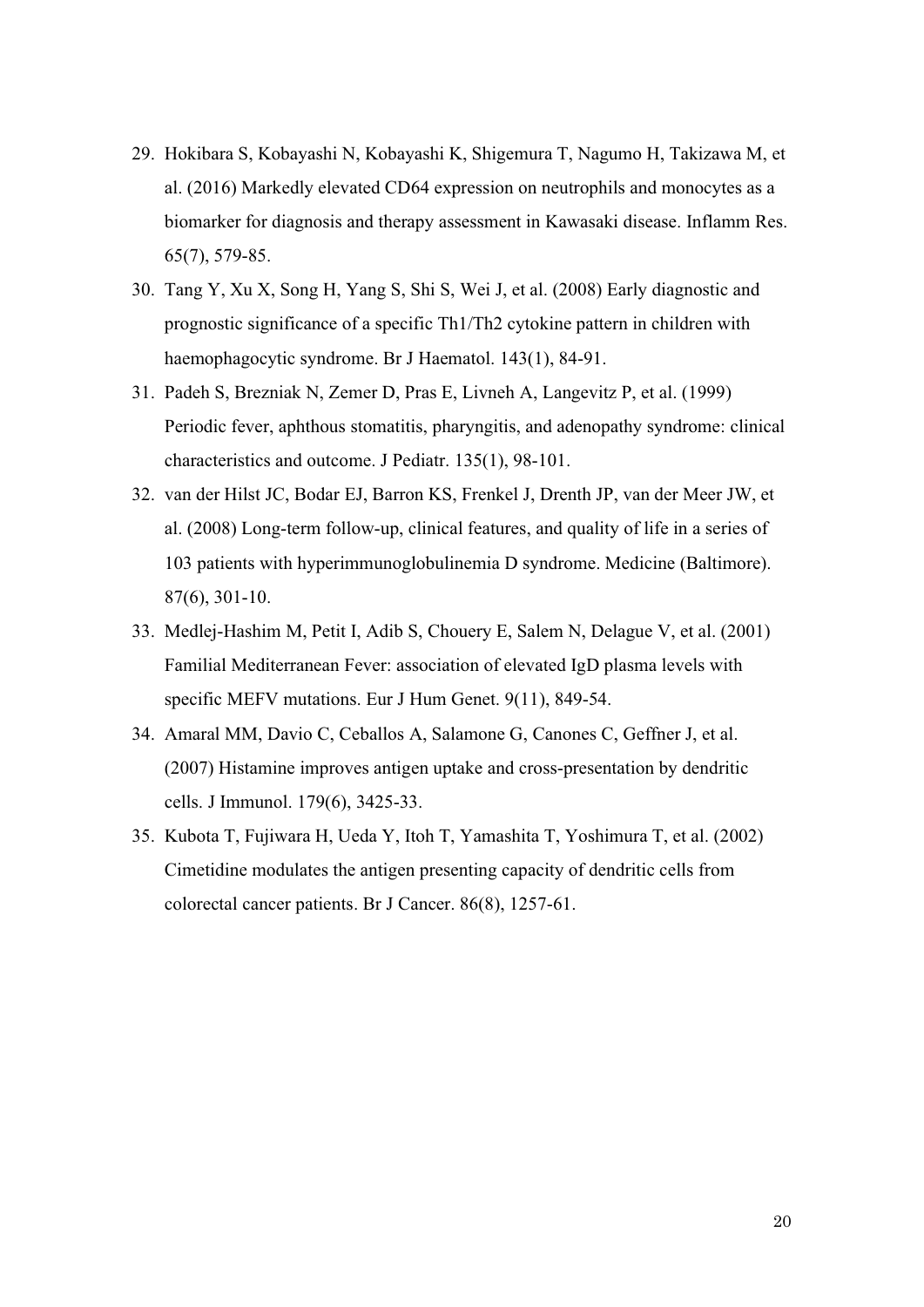| <b>Clinical characteristics</b>               |                         |  |
|-----------------------------------------------|-------------------------|--|
| Male/female, no.                              | 143/114                 |  |
| Age at onset, years                           | $2.7 \pm 1.6$           |  |
| Family history, no. $(\%) \dagger$            | 159/257(62)             |  |
| Maximum body temperature at attack, °C        | $39.7 \pm 0.6$          |  |
| Interval between episodes (range), months     | $1.2 \pm 0.8$ (0.5-9.0) |  |
| Duration of fever (range), days               | $4.5 \pm 1.3$ (2.0-7.9) |  |
| Accompanying symptoms, no. $(\% )$ $\ddagger$ |                         |  |
| Pharyngitis / tonsillitis                     | 238/251(94.8)           |  |
| White moss                                    | 165/228(72.4)           |  |
| Cervical adenitis                             | 147/252(58.3)           |  |
| Aphthous stomatitis                           | 130 / 251 (51.8)        |  |
| Sore throat                                   | 93 / 205 (45.4)         |  |
| Vomiting                                      | 47/220(21.4)            |  |
| Headache                                      | 71/211(33.6)            |  |
| Laboratory findings at onset of fever         |                         |  |
| WBC, /µl                                      | $12,500 \pm 4,700$      |  |
| Seg, % of 100 cells                           | $66.1 \pm 12.7$         |  |
| Band, % of 100 cells                          | $3.7 \pm 4.8$           |  |
| CRP, mg/dl                                    | $6.7 \pm 4.6$           |  |
| $SAA$ , $\mu$ g/ml                            | $669.2 \pm 449.8$       |  |
| IgD                                           |                         |  |
| $\geq$ 10, no. (%)                            | 72/199(36.2)            |  |
| mean $\pm$ SD, mg/dl                          | $23.0 \pm 12.2$         |  |
| $10$ , no. $\binom{0}{0}$                     | 127/199(63.8)           |  |
| mean $\pm$ SD, mg/dl                          | $3.0 \pm 2.7$           |  |

† Number of patients with family history of recurrent fever, tonsillitis, or tonsillectomy. ‡ As far as we could determine. Band, band neutrophils; CRP, C-reactive protein; PFAPA, the syndrome of periodic fever, aphthous stomatitis, pharyngitis, and cervical adenitis; Seg, segmented neutrophils; SAA, serum amyloid A.;WBC, white blood cells.

## 21

# TABLE 1 Clinical characteristics of PFAPA patients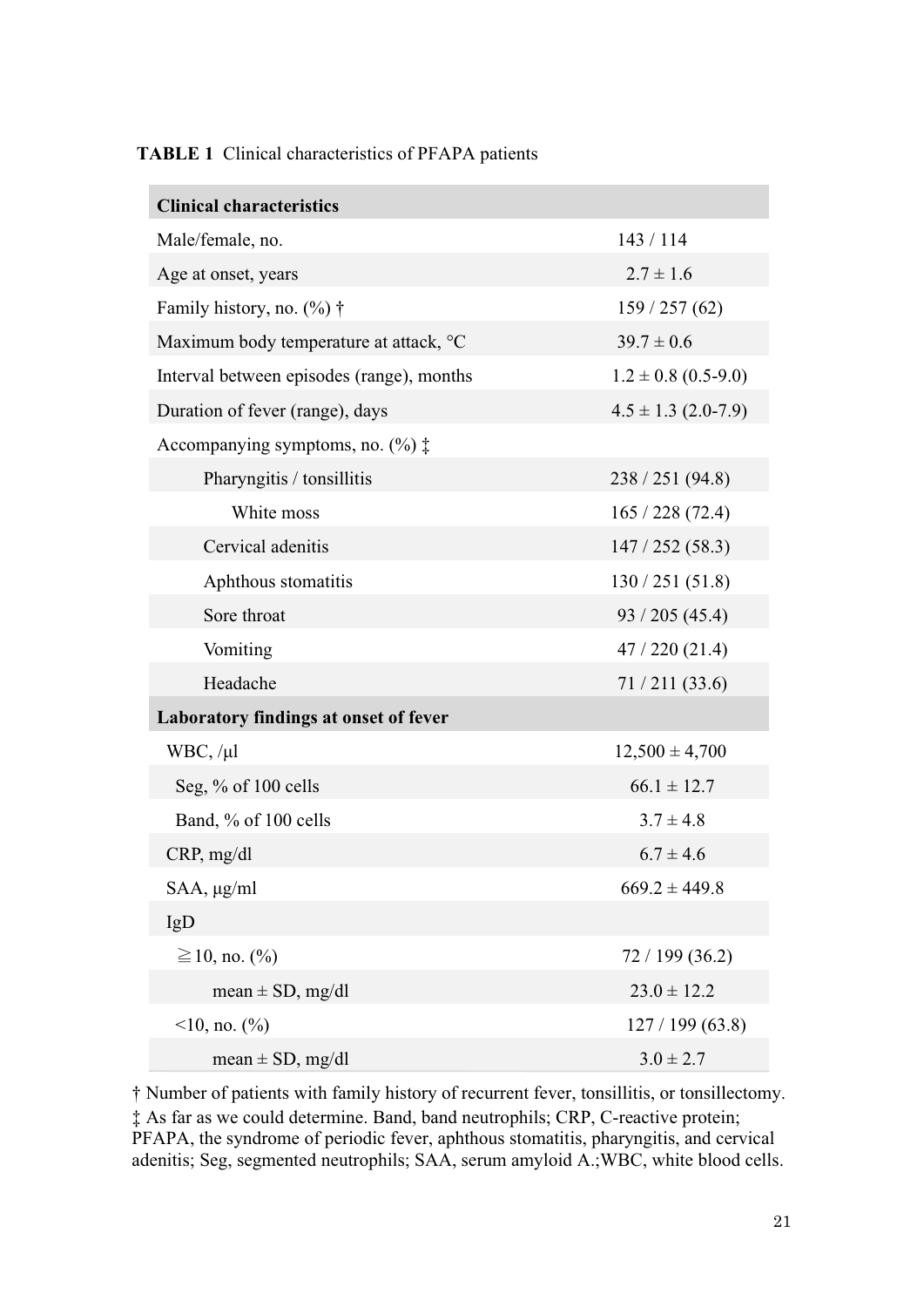|                                                     | Affected family no. |
|-----------------------------------------------------|---------------------|
| Overall incidence of affected families, no. $(\%)$  | 148/246(60.2)       |
| Either the father's or mother's side, no. $(\%)$    | 126/148(85.1)       |
| Generation of the parent, aunt or uncle, no. $(\%)$ | 73/126(57.9)        |
| Three generations, no. $(\% )$                      | 33/126(26.2)        |
| Skip of one generation, no. $(\%)$                  | 20/126(15.9)        |
| Both the father's and mother's sides, no. $(\%)$    | 19/148(12.8)        |
| Siblings, no. $(\%)$                                | 21/148(14.2)        |
| Identical twin, no. $(\%)$                          | 1/148(0.7)          |

TABLE 2 Characteristics of 148 affected families in 257 PFAPA patients

PFAPA, the syndrome of periodic fever, aphthous stomatitis, pharyngitis, and cervical adenitis.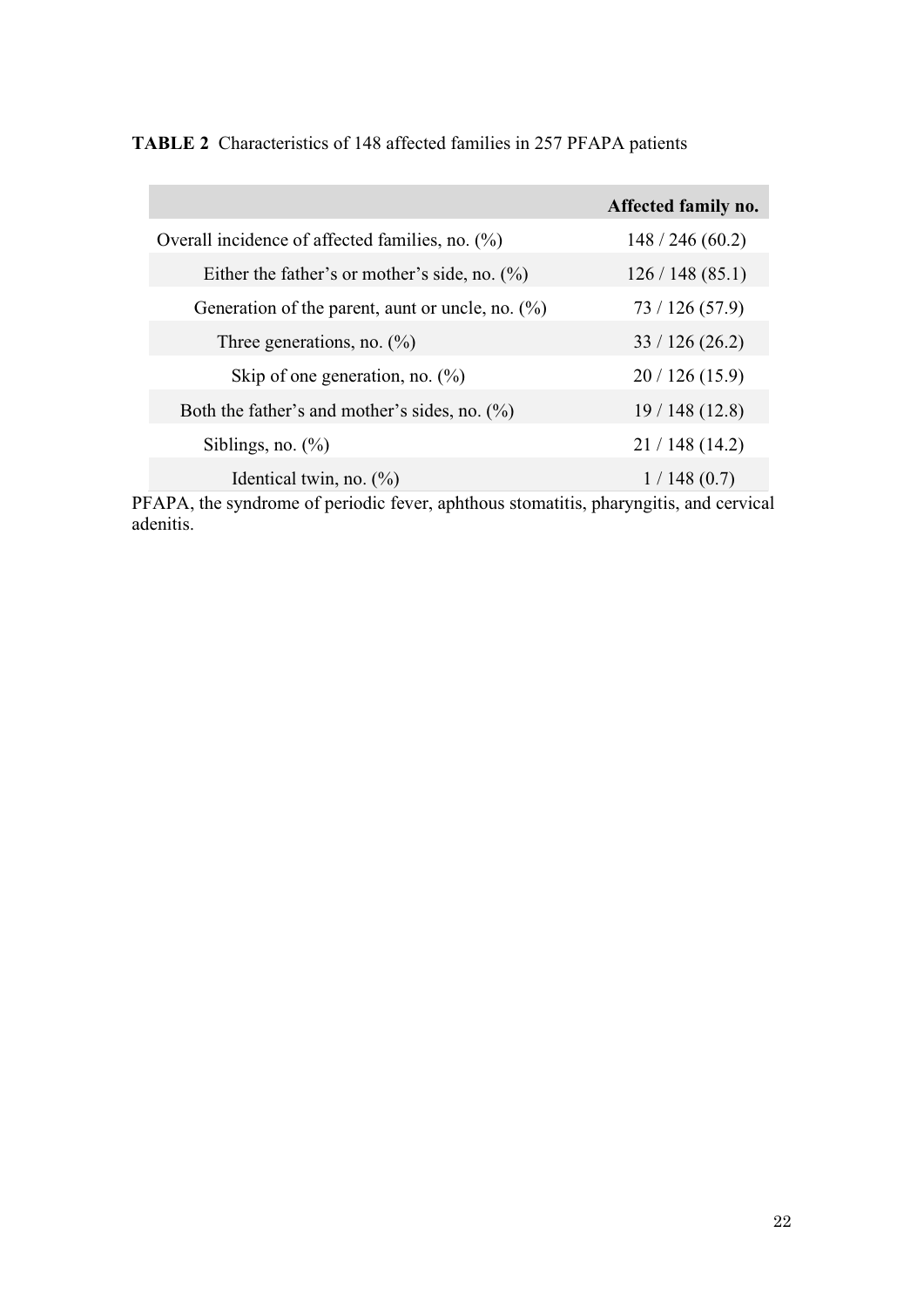|                            | CD64 expression, molecules   |                                | $CD16+$            |
|----------------------------|------------------------------|--------------------------------|--------------------|
|                            | Neutrophils                  | Monocytes                      | monocytes, $\%$    |
| Normal individuals†        | $1,384.5 \pm 642.9$          | $16,801.3 \pm 3,635.3$         | $1.8 \pm 0.9$      |
| $(n=12)$                   |                              |                                |                    |
| PFAPA at flare up:         | $11,421.1 \pm 8,421.1$       | $64,472.4 \pm 30,902.1$        | $19.5 \pm 9.2$     |
| $(n=134)$                  |                              |                                |                    |
| <b>Bacterial</b> infection | $4,455.0 \pm 1,304.9$        | $50,817.5 \pm 40,183.1$        | $12.3 \pm 3.4$     |
| $(n=12)$                   |                              |                                |                    |
|                            | Normal                       | PFAPA at flare up <sup>+</sup> | Bacterial          |
|                            | individuals $\dagger$ (n=12) | $(n=94)$                       | infection $(n=12)$ |
| IL-1 $\beta$ (pg/ml)       | $<$ 5                        | $<$ 5                          | $<$ 5              |
| IL-6 $(pg/ml)$             | $<$ 5                        | $35.0 \pm 89.5$                | $32.5 \pm 20.8$    |
| IL-8 $(pg/ml)$             | $77.8 \pm 88.1$              | $223.2 \pm 706.4$              | $15.0 \pm 5.5$     |
| $TNF$ (pg/ml)              | $<$ 5                        | $0.7 \pm 2.1$                  | $<$ 5              |
| IFN- $\gamma$ (pg/ml)      | $<$ 5                        | $17.8 \pm 21.1$                | $<$ 5              |
| $G-CSF(pg/ml)$             | $<$ 5                        | $19.1 \pm 13.1$                | $11.2 \pm 11.7$    |
| IP-10 $(pg/ml)$            | $105.9 \pm 41.1$             | $1,335.8 \pm 7,545.5$          | $335.1 \pm 419.2$  |
| MIG(pg/ml)                 | $125.0 \pm 77.0$             | $1,350.8 \pm 4,881.3$          | $32.5 \pm 28.9$    |
| $MCP-1(pg/ml)$             | $76.7 \pm 41.6$              | $221.0 \pm 692.4$              | $23.8 \pm 14.0$    |
| IL-18 $(pg/ml)$            | $166.7 \pm 140.2$            | $477.1 \pm 226.2$              | <b>ND</b>          |

TABLE 3 CD64 expression and serum cytokine profiles

† All subjects were adults.

‡ Whole blood cells and serum were harvested 12-48 hours after appearance of fever. G-CSF, granulocyte-colony stimulating factor; IFN, interferon; IL, interleukin; IP, interferon gamma-induced protein; MCP, monocyte chemotactic protein; MIG, monokine induced by gamma interferon; ND, not done; PFAPA, the syndrome of periodic fever, aphthous stomatitis, pharyngitis, and cervical adenitis; TNF, tumor necrosis factor.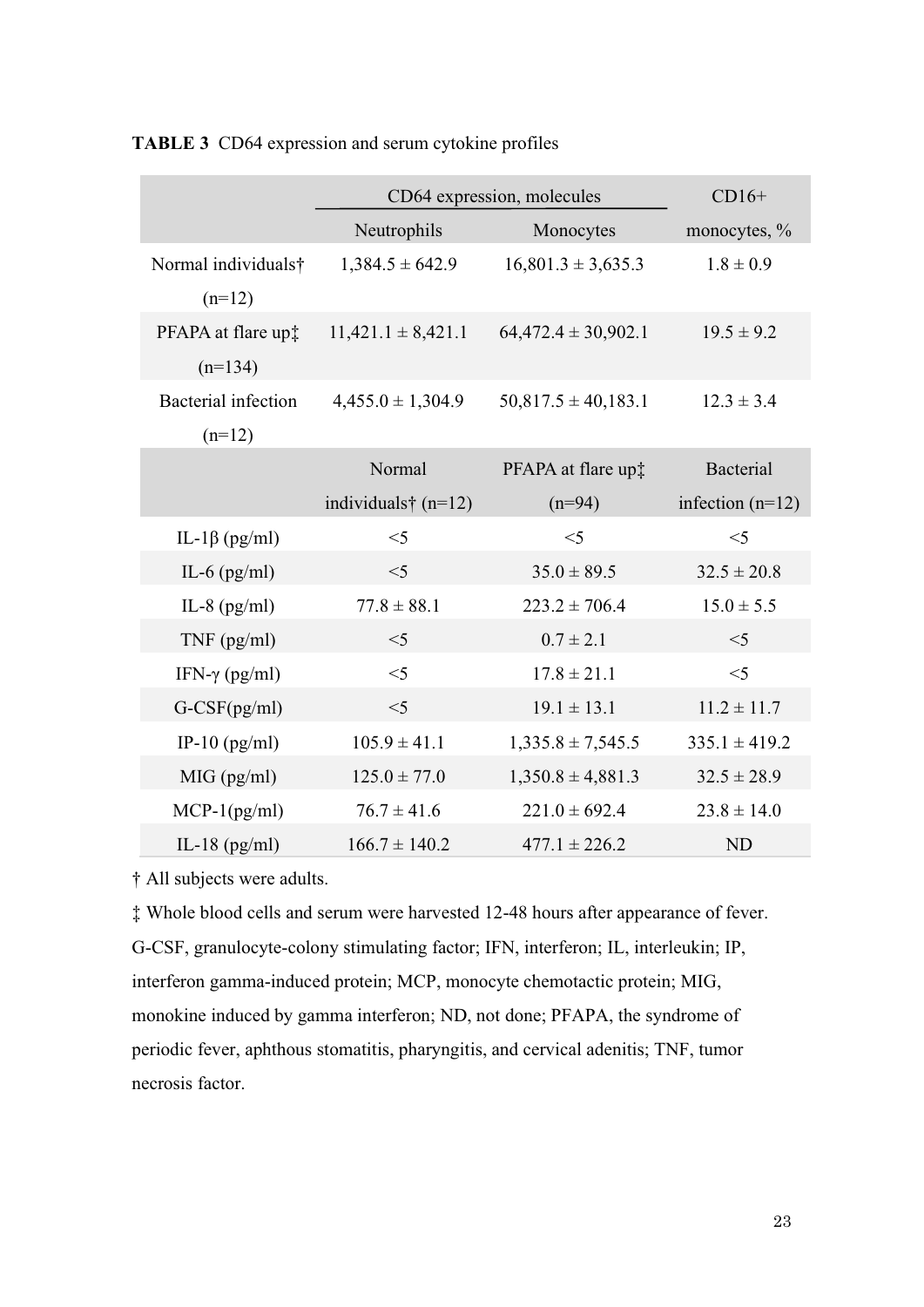# TABLE 4 Diagnostic criteria of PFAPA

### Required criteria

Body temperature increase to more than 38.0°C that lasts for less than 8 days (mean: 4 days) and recurs at least 4 times.

## Supportive criteria

- 1. Age of onset less than 5 years
- 2. Tonsillitis or pharyngitis with white moss
- 3. Concomitant symptoms with at least 1 of the following clinical signs a. Aphthous stomatitis, b. Cervical lymphadenitis†, c. Sore throat, d. Vomiting, e. Severe headache
- 4. No cough
- 5. Family history‡
- 6. Inflammatory laboratory findings, such as CRP and SAA, that are extremely raised during febrile attacks but normal level in attack-free periods
- 7. High serum IgD level
- 8. Glucocorticoid medication is highly effective §

Diagnosis of PFAPA: required criteria and at least 5 items of supportive criteria

Possible PFAPA: required criteria and 4 items of supportive criteria

† Tenderness is often seen in swollen lymph nodes.

‡ Including a history of recurrent fever, tonsillitis, or tonsillectomy

§ Fever subsides by as-needed usage of oral prednisolone (0.5 mg/kg) within half a day.

CRP, C-reactive protein; PFAPA, the syndrome of periodic fever, aphthous stomatitis,

pharyngitis, and cervical adenitis; SAA, serum amyloid A.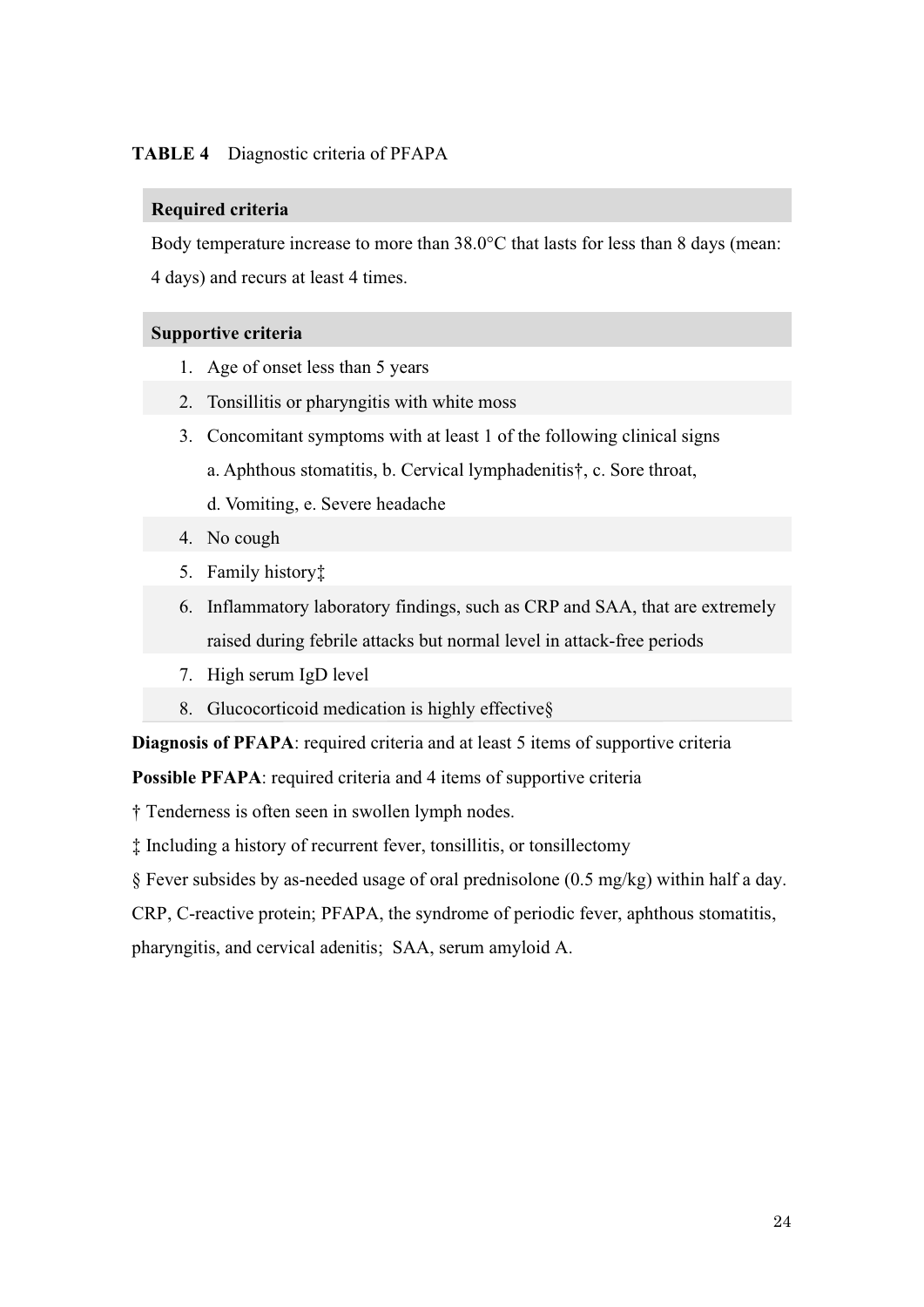## FIGURE LEGENDS

## FIGURE 1 Family tree analysis

(A) Inheritance pattern from either the father's or mother's side (left). PFAPA patients were found in three generations (middle) and in one skipped generation (right). (B) Inheritance patterns from both parents' sides. (C) Families with sibling patients. (D) Families in which 5-6 patients were seen. (E) Families with patients possessing MEFV exon 3 variants. PFAPA, the syndrome of periodic fever, aphthous stomatitis, pharyngitis, and cervical adenitis; ND, not done.

FIGURE 2 Receiver operating characteristic (ROC) curves of supportive criteria number for PFAPA in relation to infectious disease and FMF

(A) ROC curve for PFAPA vs infectious diseases. The optimal threshold for the number of supportive criteria was at least 4 (or 5) items, which provided 93.8% (80.2%) sensitivity and 94.2% (100%) specificity. (B) ROC curve for PFAPA vs FMF. The optimal threshold for the number of supportive criteria was at least 4 (or 5) items, which provided 93.8% (80.2%) sensitivity and 95.6% (100%) specificity. PFAPA, the syndrome of periodic fever, aphthous stomatitis, pharyngitis, and cervical adenitis; FMF, familial Mediterranean fever.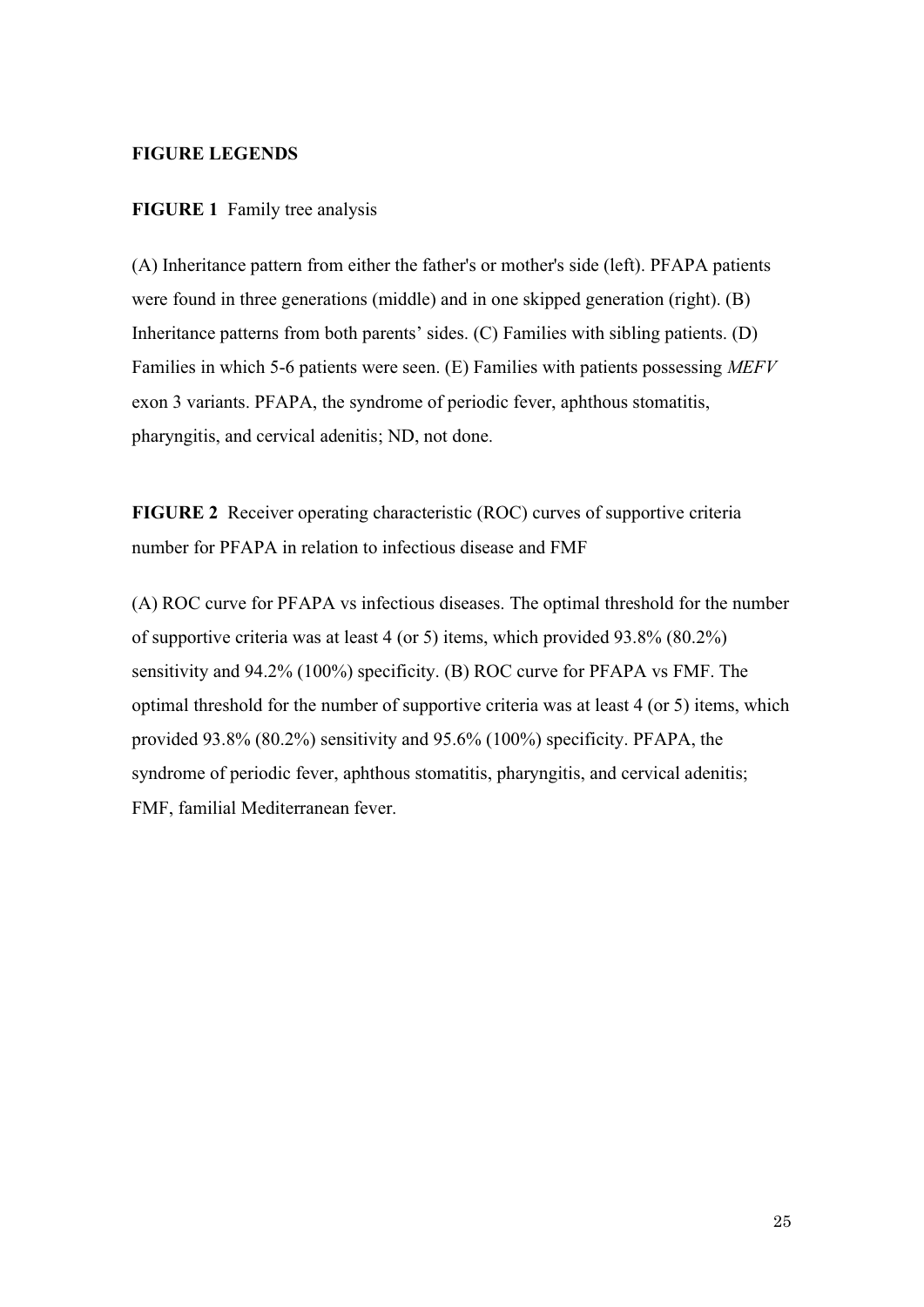FIGURE 1